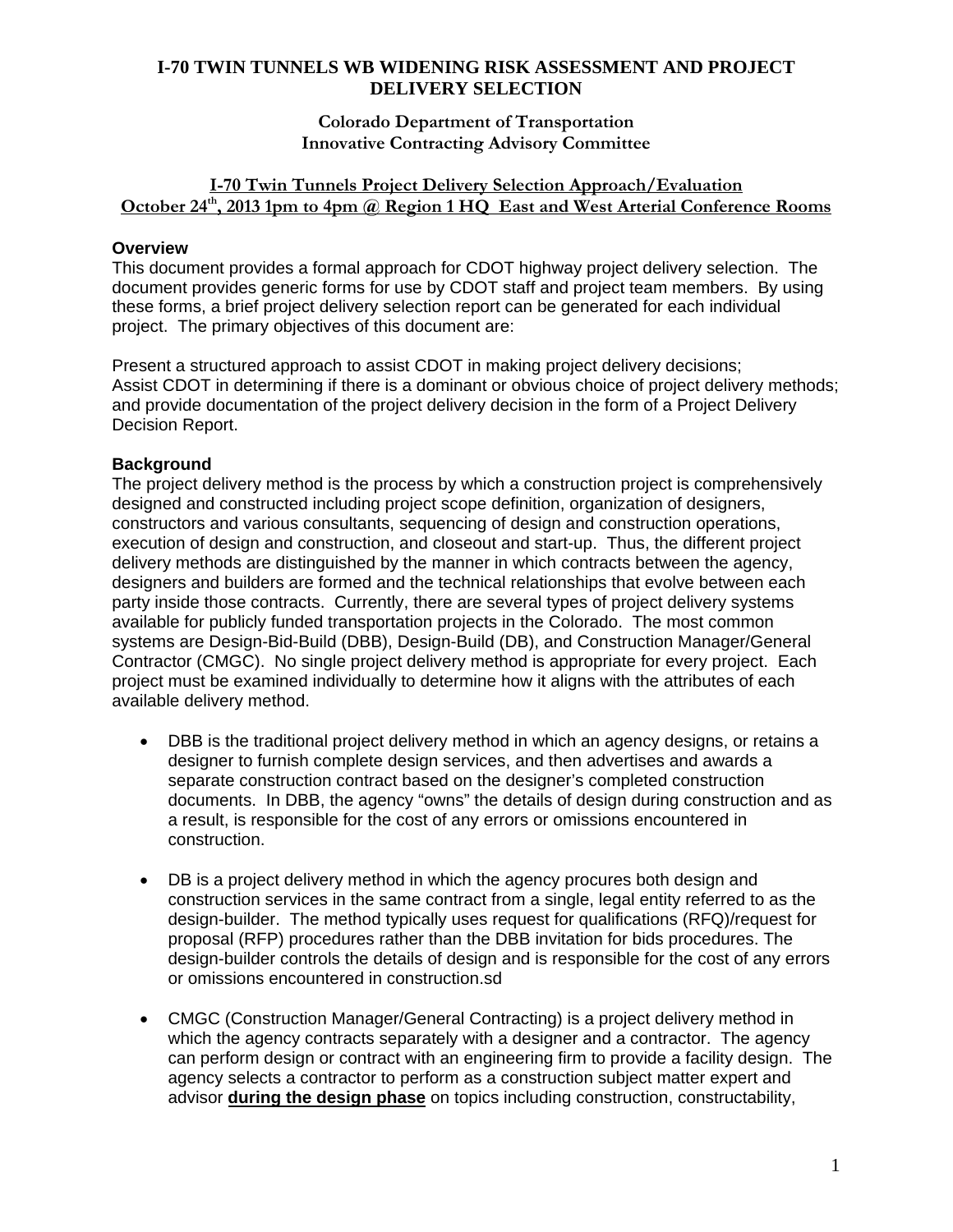construction estimating, risk assessment/mitigation, and construction phasing in the design phase. The significant characteristic of this delivery method is a contract between an agency and a contractor who will be at risk for the final cost and time of construction if the owner agency accepts a GMP (Guaranteed Maximum Price) proposal from the contractor. If the GMP is accepted, the contractor then serves as the general contractor during construction. If the owner agency rejects a GMP, the project may be advertised and the contractor who provided the CMGC services shall not be able to bid on the project.

 Construction industry/Contractor input into the design development and constructability of complex and innovative projects are the major reasons an agency would select the CMGC method. Unlike DBB, CMGC brings the builder into the design process at a stage where definitive input can have a positive impact on the project. CMGC is particularly valuable for new non-standard types of designs where it is difficult for the owner to develop the technical requirements that would be necessary for a DB procurement without industry input.

> **Colorado Department of Transportation Innovative Contracting Advisory Committee Project Delivery Selection Approach**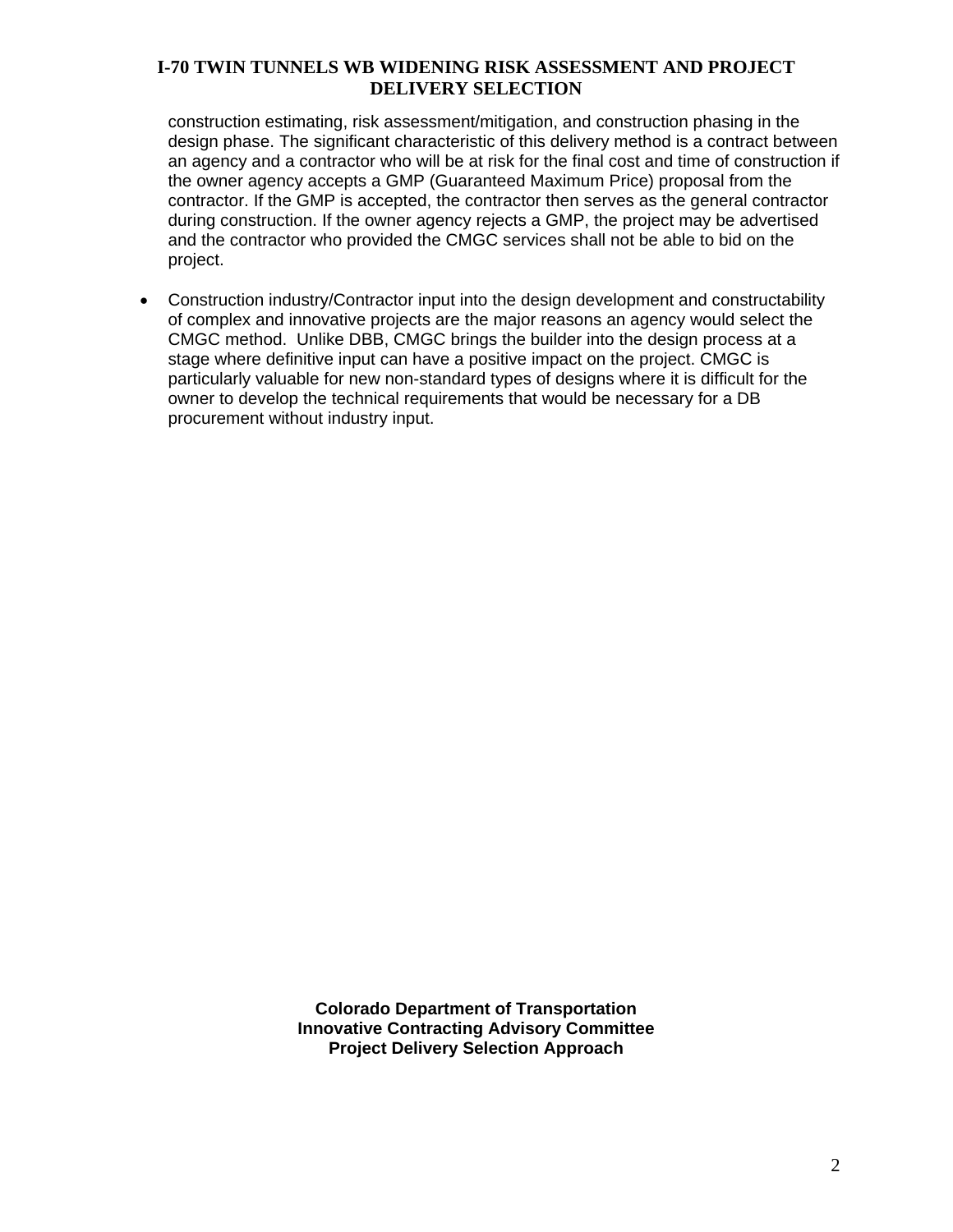This document provides generic forms for use by CDOT staff. By using these forms, a brief project delivery selection report can be generated for each individual project. The process is divided into the following sections.

- Describe the project and set the project goals
- Determine and review project dependent constraints
- Assess the five primary factors (these factors most often determine the selection).
	- 1. Complexity & Innovation
	- 2. Initial Project Risk Assessment
	- 3. Delivery Schedule
	- 4. Cost
	- 5. Level of Design
- Perform a brief pass/fail analysis of the secondary factors to ensure that they are not relevant to the decision.
	- 6. Staff Experience/Availability (Owner)
	- 7. Level of Oversight and Control
	- 8. Competition and Contractor Experience
- $\bullet$  If steps B, C & D do not result in clear determination of the method of delivery then perform a more rigorous evaluation of all eight factors against the three potential methods of delivery (DBB, DB and CM/GC).

Typically the entire selection process can be completed by the project team in a 4 hour workshop session, if team member have individually performed assessments before the workshop.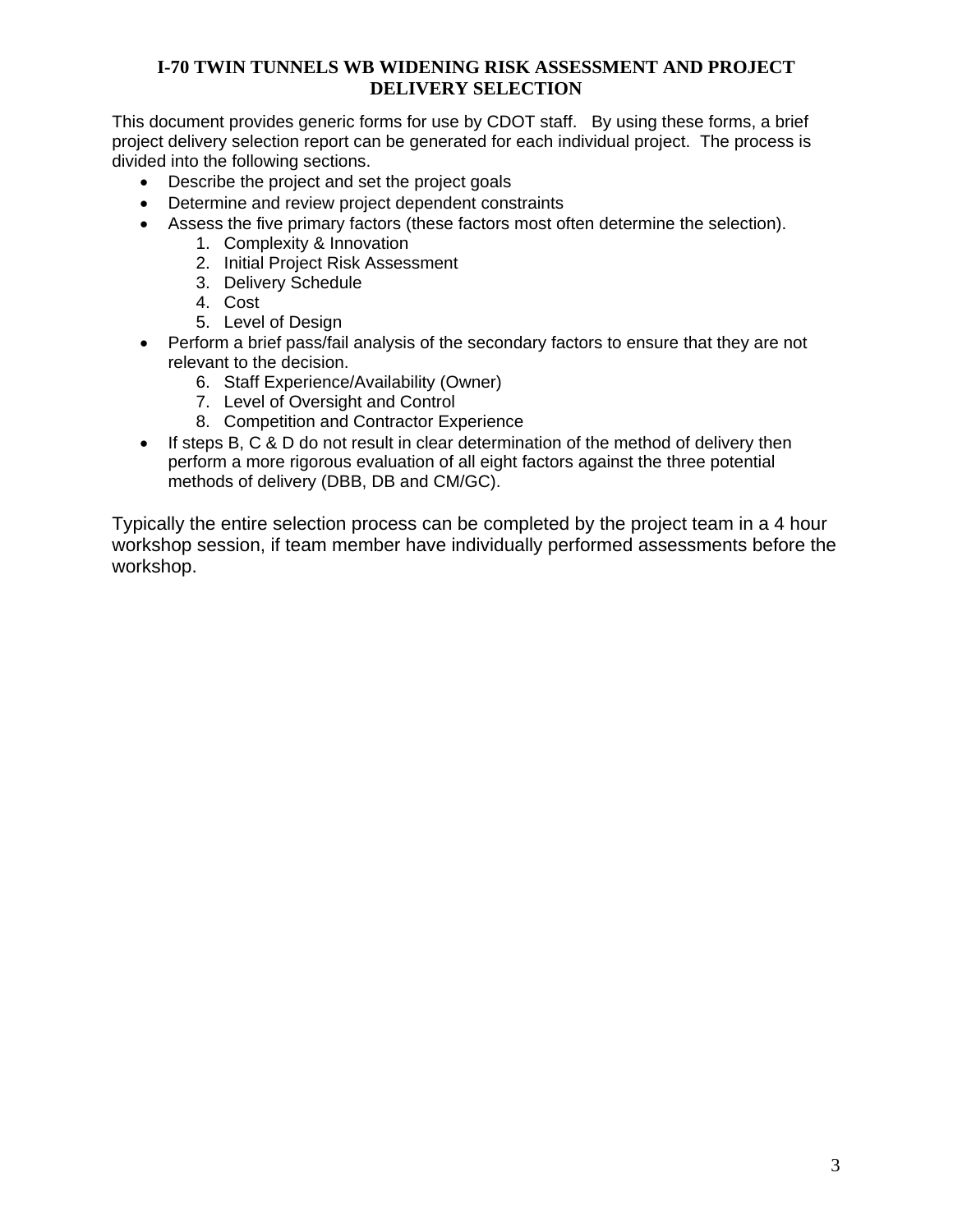

# **CDOT Project Delivery Selection Flowchart**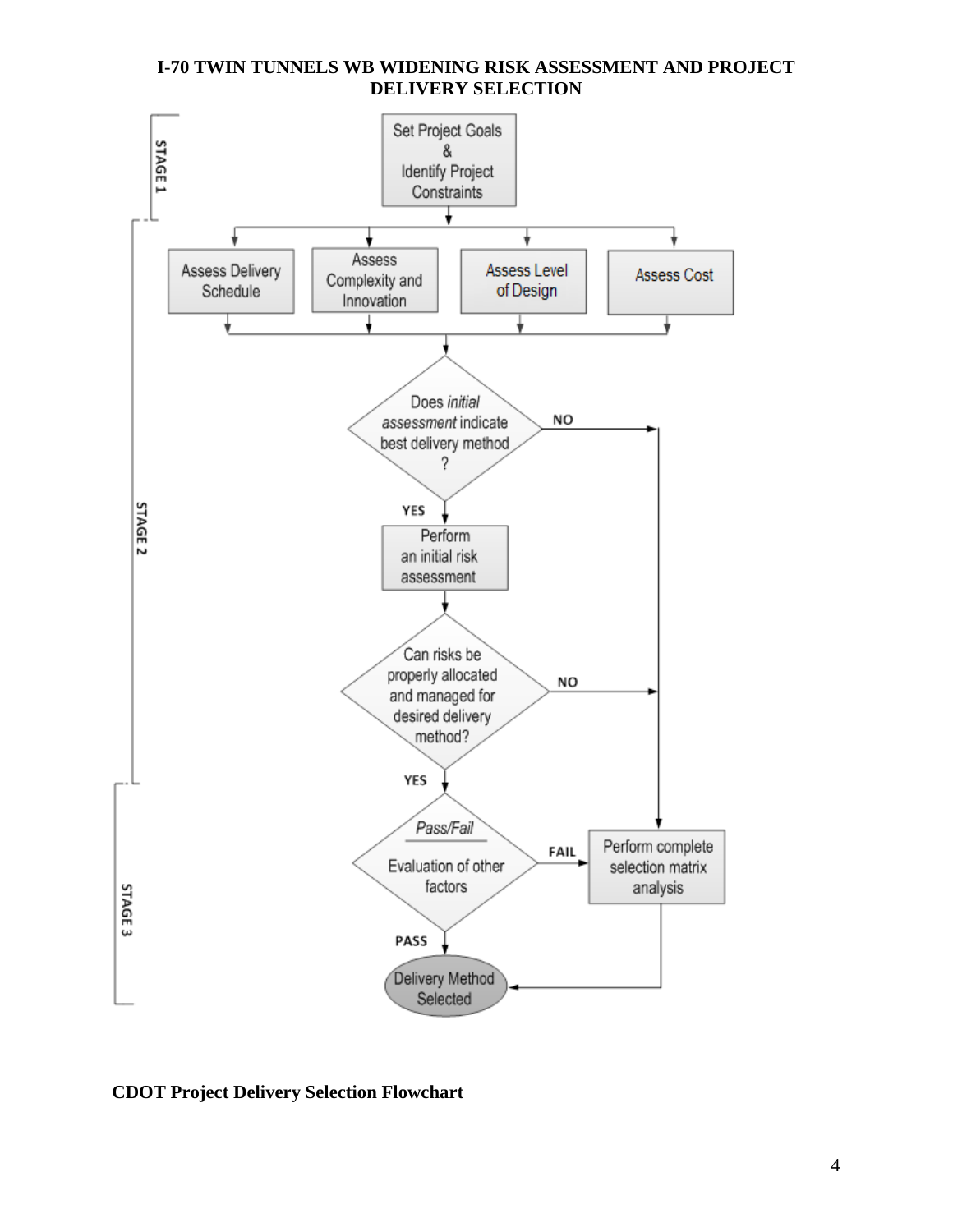The following forms and appendices are included to facilitate this process.

# **Project description checklist**

Provide information on the project that is using this tool. This includes size, type, funding, risks, complexities, etc. All information should be developed for the specific project.

# **Project Goals worksheet – including example project goals**

A careful determination of the project goals is an instrumental first step of the process that will guide both the selection of the appropriate method of delivery as well as the specific delivery procurement process and implementation of the project.

# **Project Constraints worksheet (Go / No‐Go Decisions)**

Carefully review all possible constraints to the project. These constraints can potentially eliminate a project delivery method before the evaluation process begins.

# **Project Delivery Selection Matrix Summary**

The Project Delivery Selection Matrix Summary summarizes the assessment of the eight Evaluation Factors for the three delivery methods. The form is qualitatively scored using the scoring provided in table 1 below.

## **Table 1 - Factor Evaluation Scoring Key**

| $+ +$     | Most appropriate delivery method                       |
|-----------|--------------------------------------------------------|
|           | Appropriate delivery method                            |
|           | Least appropriate delivery method                      |
| X         | Fatal Flaw (discontinue evaluation of this method)     |
| <b>NA</b> | Factor not applicable or not relevant to the selection |
|           |                                                        |

The form also includes a section for comments and conclusions.The completed Project Delivery Selection Matrix Summary should provide an executive summary of the key reasons for the selection of the method of delivery**.** 

# **Workshop Blank Form**

This form can be used by the project team for additional documentation of the process. In particular it can be used to elaborate on Evaluation Factor 4. "Initial Project Risk Assessment".

# **Evaluation Factor Project Delivery Method Opportunity/Obstacle Summary**

These forms are used to summarize the assessments by the project team of the opportunities and obstacles associated with each delivery method relative to each of the eight Evaluation Factors. The bottom of each form allows for a qualitative conclusion using the same notation as described above. Those conclusions then are transferred to the **Project Delivery Selection Matrix Summary.**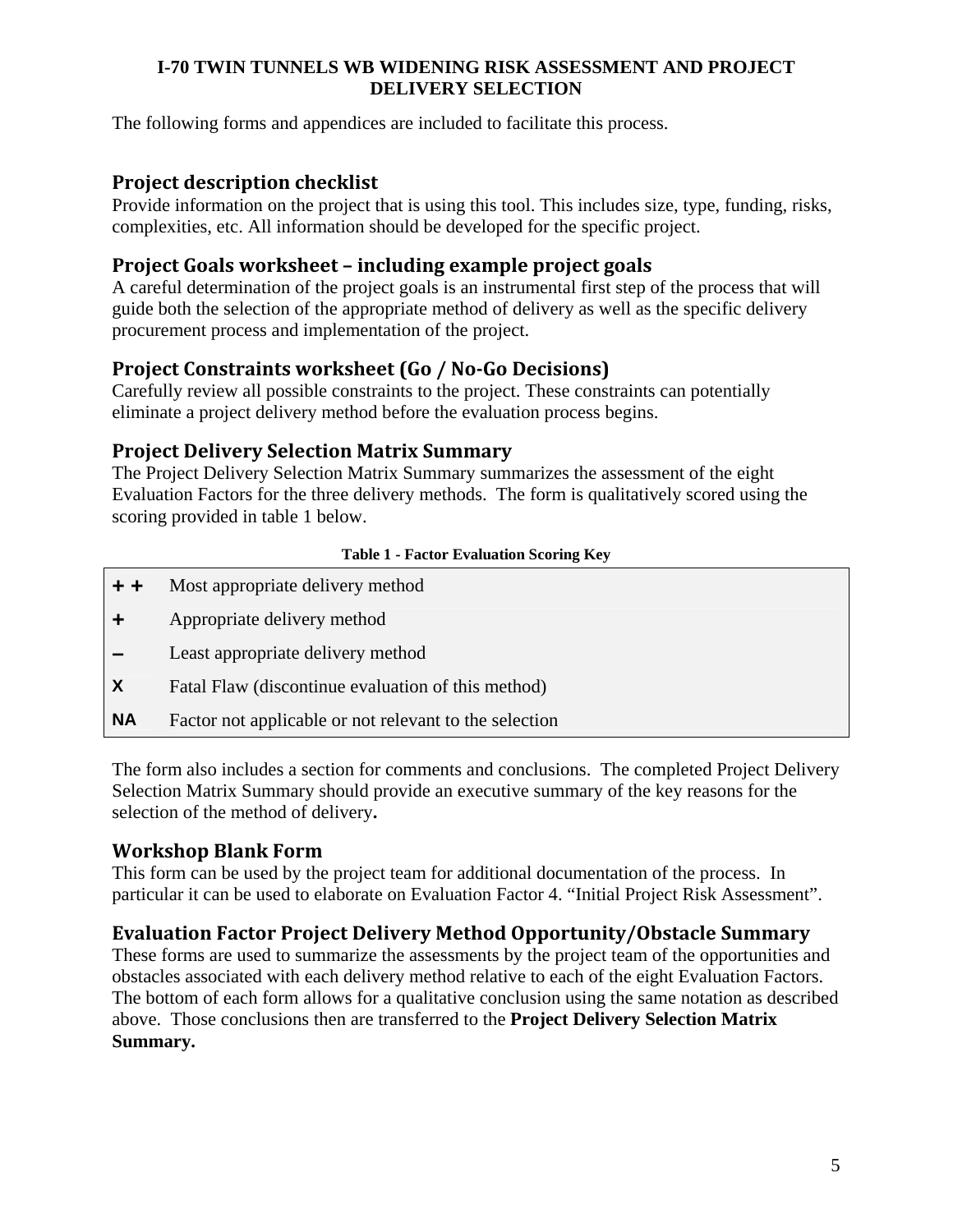# **Appendix – Opportunity/Obstacle Checklists**

These forms provide the project team with guidance concerning typical delivery method opportunities and obstacles associated with each of the eight Evaluation Factors. However, these checklist include general information and are not an all-inclusive checklist. Use the checklists as a supplement to developing project specific opportunities and obstacles.

# **Appendix – Initial Risk Assessment Guidance**

Because of the unique nature of Evaluation Factor 4. "Initial Project Risk Assessment", the Appendix provides the project team with additional guidance for evaluation of that factor including: Typical CDOT Transportation Project Risks; a General Project Risks Checklist; and a Risk Opportunities/Obstacles Checklist.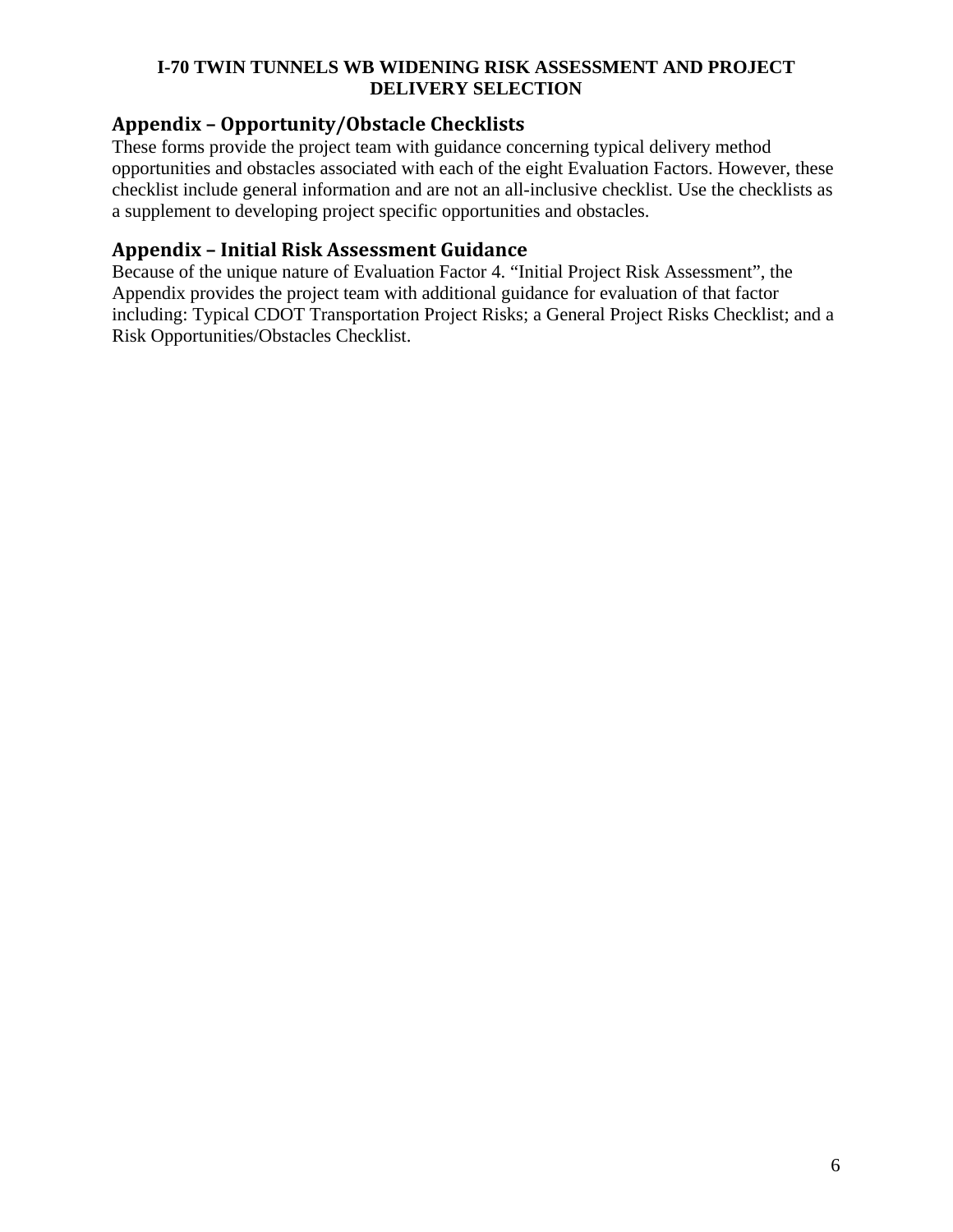## **Project Description Checklist**

The following items should be considered in the project description as applicable. Other items can be added if they influence the project delivery decision. Relevant documents can be added as appendices.

| Project Name:           | I-70 Twin Tunnels Westbound Widening                                                                                                                                               |
|-------------------------|------------------------------------------------------------------------------------------------------------------------------------------------------------------------------------|
|                         | Project Location and Limits: Interstate 70 between Mileposts 241.5 and 243.5. The<br>project is located in the I-70 Corridor east of Idaho Springs<br>at the Twin Tunnels Complex. |
| Project Budget:         | The Estimated Design and Construction Budget for this<br>project is \$47.0 million.                                                                                                |
| Project Est. Date:      | The Estimated Delivery Date for WB Package 2 is<br>December 20th, 2014                                                                                                             |
| The Req. Date:          | The Required Delivery Date for the eastbound and<br>westbound bores to be open to traffic is December 20th,<br>2014                                                                |
| <b>Project Corridor</b> | Interstate 70 West                                                                                                                                                                 |
| Project Funding:        | The Sources of Funding for this project are State, Federal,<br>Local, and FASTER dollars.                                                                                          |

- □ Major Features of Work include:
	- o Widening the west bound bore of the Twin Tunnels to a minimum of 54';
	- o Constructing permanent BMP facilities for water quality;
	- o Constructing transitions to the east bound lanes of I-70 to the west bound lanes east of the Twin Tunnels;
	- o Constructing transitions to the west bound lanes of I-70 to the east bound lanes west of the Twin Tunnels;
	- o Modifying the current eastbound detour to accommodate westbound traffic in the east bound tunnel bore;
	- o Employ and construct recommended mitigation for SWEEP, ALIVE, 106, and SCAP committees;
	- o Restore the frontage road, trailhead, and trail on CR314 after detour is no longer in use; and
	- o Construct trailhead and Clear Creek In-Stream Enhancements.
- $\Box$  Major Schedule Milestones
	- $\circ$  Goal Setting Meeting October 24<sup>th</sup>, 2013
	- o Risk Assessment/Delivery Method Evaluation October 24<sup>th</sup>, 2013
	- o Team Scoping Workshop November 2013
	- o Preconstruction Phase October 2013 to April 2014
	- o Construction Phases February 2014 to December 2014
	- o Construction Package 1 NTP: February 1<sup>st</sup>, 2014
	- o Construction Package 2 NTP: March 1<sup>st</sup>, 2014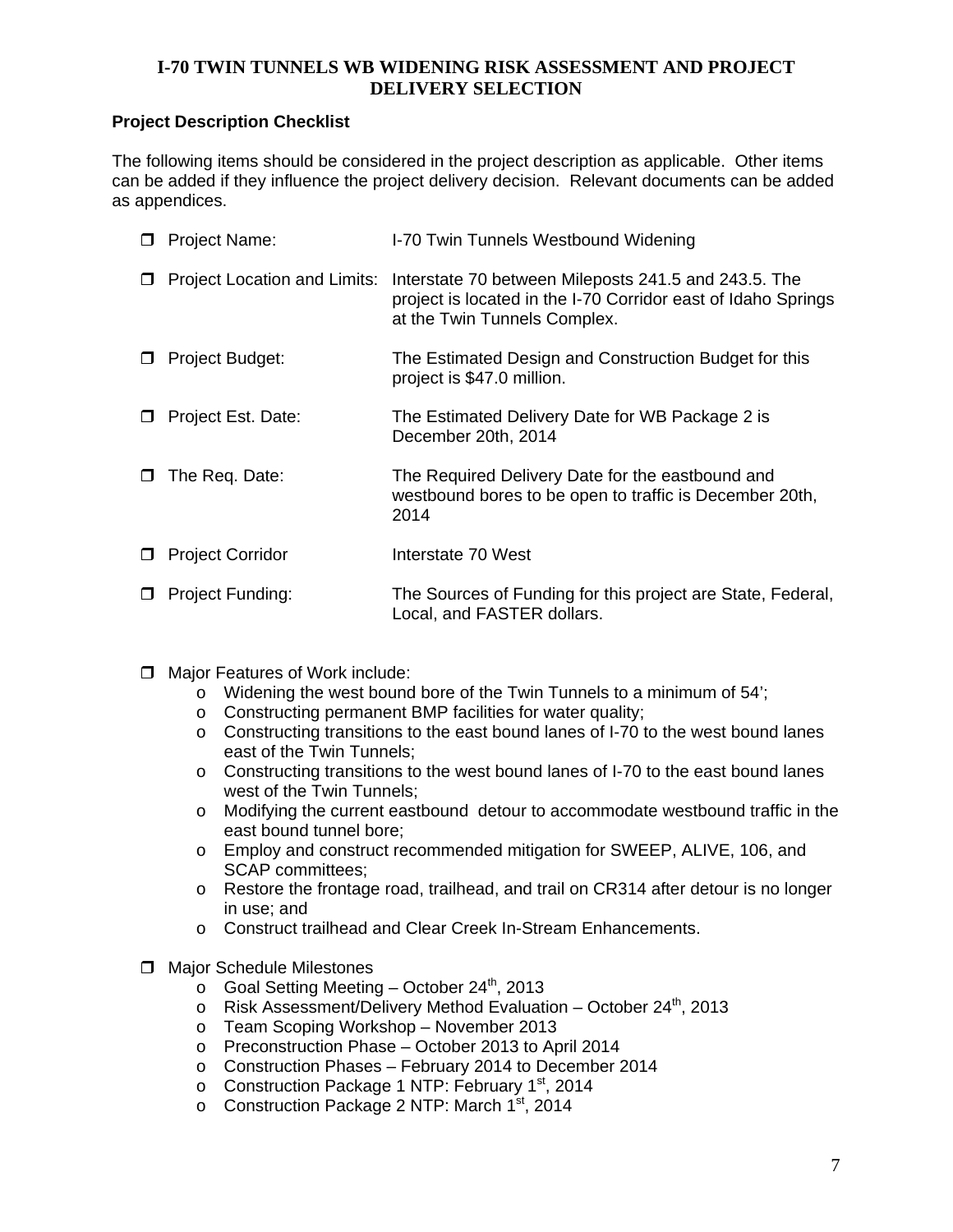- $\circ$  West bound and east bound tunnels open to traffic No later than December  $20^{th}$ , 2014
- $\Box$  The major project stakeholders are:
	- o City of Idaho Springs
	- o Traveling public (State and out of State)
	- o CDOT
	- o FHWA
	- o SWEEP Committee
	- o ALIVE Committee
	- o 106 Committee
	- o DRCOG
	- o Summit, Jefferson, and Clear Creek Counties
- **D** Major Challenges
	- o Meeting project goals and objectives within the schedule, scope, and budget
	- o Minimizing throw away work for future I-70 Realignment
	- o Keeping PEIS/ROD, Corridor CSS, and Tunnel Visioning Commitments
	- o Protecting Clear Creek, minimizing impacts to environmental resources
	- o CDOT has limited experience with geotechnical tunnel work
	- o Schedule and ROW risks
- $\Box$  Major Opportunities
	- o Immediately Capitalize on Lessons Learned from the East Bound Bore
	- o One-Season West Bound Widening
	- o Less Impact to East Bound PPSL and Managed Lanes
	- o Construction Cost Savings
	- o Construction Cost Inflation Savings
	- o Equipment is available and onsite now
	- o Opens up option for west bound PPSL
- **T** Main Identified Sources of Risk:

#### **HIGH RISK - <75%**

#### **Construction and Constructability**

- Construction Schedule Risk
- Tunnel Blasting Overbreak Risk
- o Rock Cut Overbreak Risk
- Public Information and Public Relations Outreach

#### **Design**

- Design Schedule Risk
- ROW (Temporary and Permanent Easement Acquisition for Package 3)
- Traffic Demand Management (TDM) / Intelligent Traffic Systems (ITS)

#### **Environmental Issues:**

Delay in review and/or approval of environmental documentation

#### **MEDIUM RISK – 25 % < X < 75%**

#### **Design**

- Design completion
- PS&E completion
- Administration costs (owner)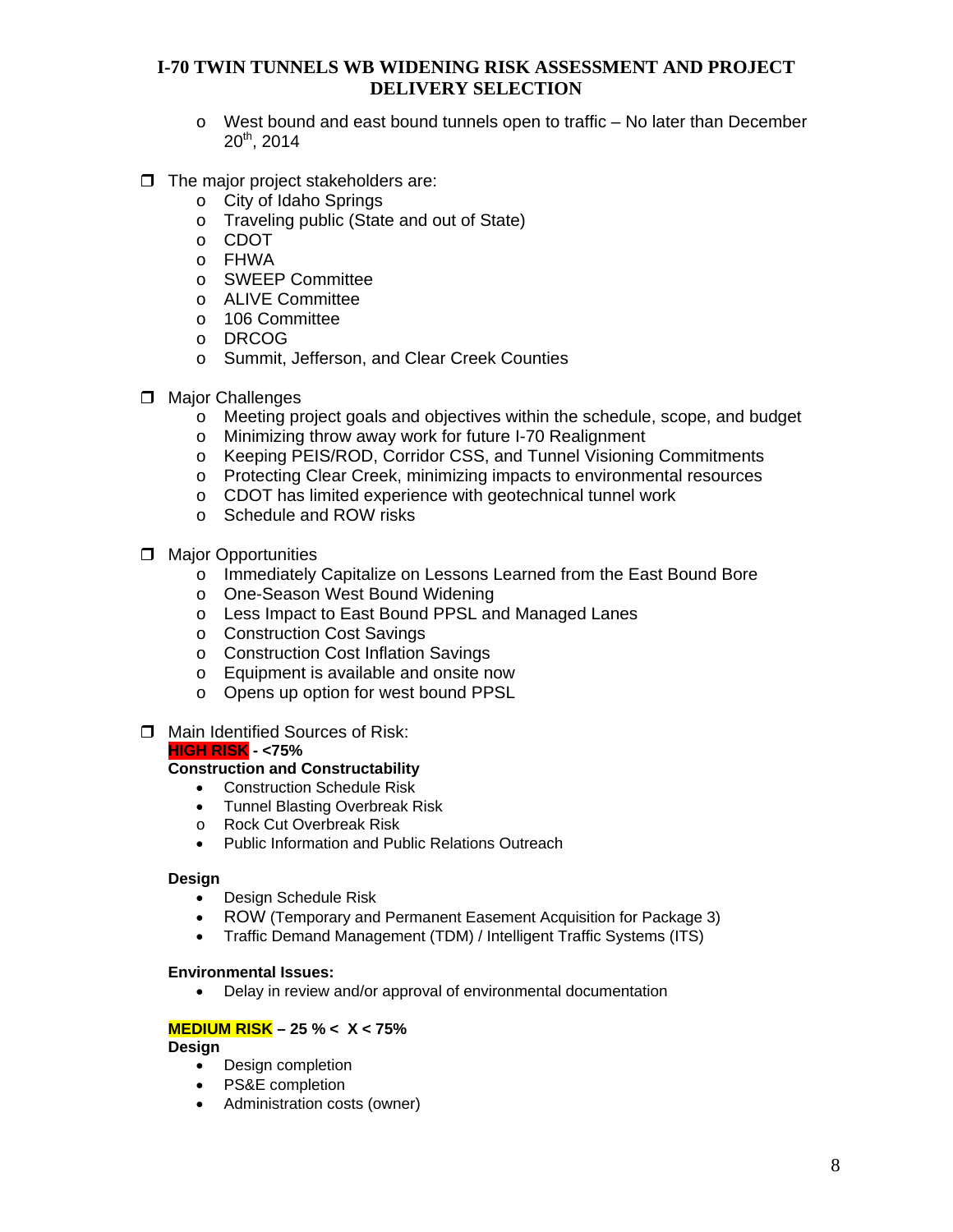- Financing
- Insurance (OCIP or Contractor)
- Unable to reach CAP

#### **Construction and Constructability**

- Uncertainty in construction unit costs (e.g., earthwork flooding impacts)
- Uncertainty in construction quantities (e.g., tunnels)
- Issues related to tunnel construction procedures (see also tunneling under Geotech)
- Issues related to other construction procedures
- Problems with or uncertainty in construction sequencing / staging / phasing / construction duration
- Maintenance of Traffic (MOT) / Work Zone Traffic Control (WZTC) Issues
- Labor for assumed plan if plan is adequate
- Proposed plan is not adequate
- Issues related to detours
- Difficult or multiple contractor interfaces risk could change due to CMGC selection **Contractor**
- Uncertainty in structure demolition sequence and method
- Material, labor, and/or equipment procurement delays risk could change due to CMGC selection Contractor
- Accidents/incidents during construction (traffic/collapse/slope failure/vandalism)
- Critical equipment failure
- Utility conflicts (anticipated or unanticipated)
- Work-window restrictions (e.g., fish windows, weather shut-down windows)
- Other third-party delays during construction

#### **Design**

- **•** Earthwork
- Stormwater collection and treatment
- Additional aesthetics / context-sensitive solutions (CSS)
- Design deviations (e.g., design speeds, vertical clearances, turn radii)

#### **Environmental**

- Challenge to final decision document (e.g., resulting in delay in issuance of the final decision document).
- Delay in review and/or approval of environmental documentation
- Supplemental environmental documentation or Re-evaluation required that is time consuming
- Challenge to Early-Action Mitigation Plan (Wetlands, Floodplain/Habitat)
- Additional mitigation required, on- or off-site (e.g. solid waste disposal, wetlands, hazardous materials disposal)
- Unanticipated Section 106 issues (archaeological, cultural, or historical finds)
- Unanticipated 4(f) issues
- $\bullet$  4(f) issues different than anticipated particularly those related to the CCC Greenway Plan.
- Difficulty in obtaining a Section 404 permit

#### **External Influences (e.g., Political, Regulatory, Municipalities, Economic)**

Difficulty obtaining other agency approvals/agreements (Municipalities)

Conflicts with other projects (Municipalities, Counties)

Coordination between multiple contractors on this project – risk could change due to CMGC selection Contractor

Political opposition

Funding shortfall (and related delay or increased financing cost)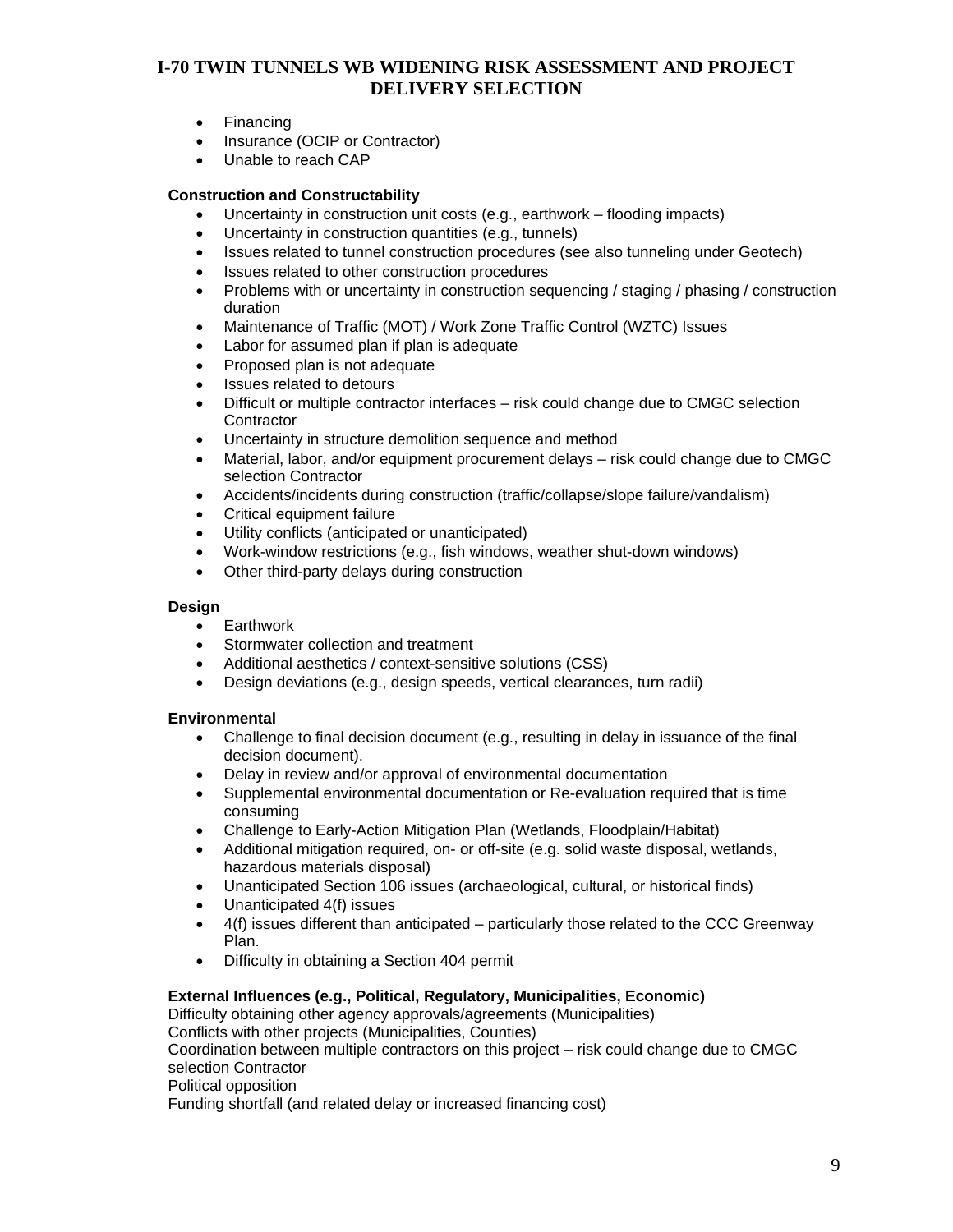Funding delay

Intergovernmental agreements and jurisdiction

#### **Geotechnical and Structural**

- Poor ground/subsurface conditions
- Tunneling-specific issues
	- o Uncertain or early design
		- o Drill jumbo problems (e.g., operator issues / inexperience; machine procurement; machine maintenance; drive rate; other problems) – risk could change due to CMGC selection Contractor
		- o Other construction problems
- Other general geotechnical risk
	- Unanticipated rockslide / rockfall
	- Permanent rockfall prevention design
	- Rock cut design

#### **Permitting**

- Difficulty obtaining permit approval (by permit type; e.g., 401, 404, NPDES, USCG, shoreline)
- Challenges to keep general contractor following permits

#### **Project Delivery and Procurement**

 Construction market conditions (cyclic market, and location within cycle at time of bid; number of viable bidders), including the potential for delay to the procurement process and/or re-bidding

#### **Right-of-Way / Real Estate**

- Other ROW issues
	- Reed property requiring redesign of package 3

#### **Scope Issues Utility Issues**

- Utility relocations to be completed by others (Utility companies, municipalities) are not completed on time
- Encounter unexpected utilities during construction
- Utility integration with project and/or utility betterments not as planned
- Cost sharing with utilities not as planned

**LOW RISK - <25% -** All others risks are either low or very low. These risks will be assessed during the design phase.

□ Safety Issues

- o Rock Cuts cannot be cushion blasted. Cushion blasting could create continuous raveling and rock fall issues. Visual Challenges.
- $\Box$  Sustainable Design and Construction Requirements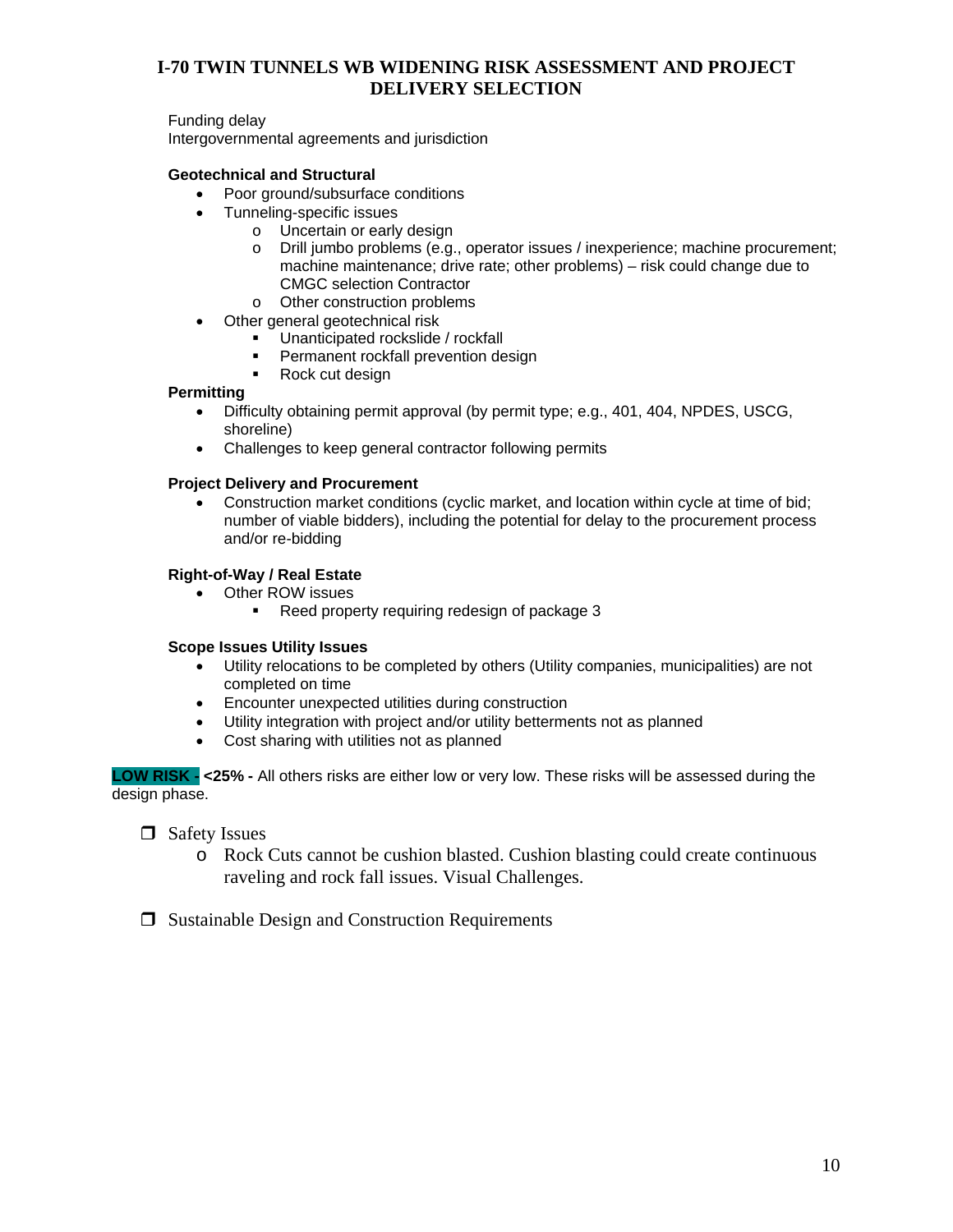## **Project Goals, Core Values, and Context Statement**

An understanding of project goals is essential to appropriate project delivery selection. Typically, the project goals can be defined in three to five items. Examples are provided below,1 but the report should include project-specific goals. These goals should remain consistent over the life of the project.

# **PROJECT PURPOSE AND CORE VALUES**

*The purpose of the Twin Tunnels project is to improve westbound highway safety, operations and travel time reliability in the Twin Tunnels area of the I‐70 Mountain Corridor east of Idaho Springs.*

| <b>Stakeholder Core Values</b>                                                                                  |
|-----------------------------------------------------------------------------------------------------------------|
| Safe travel for people and goods.                                                                               |
| Safety for emergency responders and maintenance workers.                                                        |
| A safe crossing for wildlife.                                                                                   |
| Mobility through safe and reliable transportation facilities.                                                   |
| A primary access and visual <b>gateway</b> to the Mountain Mineral Belt, historic Idaho Springs and Front Range |
| communities.                                                                                                    |
| Wildlife, wildlife habitat, migration routes and access to Clear Creek.                                         |
| Clear Creek, as a clean, high-quality water resource, a recreational asset, an aquatic resource with            |
| sustainable fisheries' habitat, a drinking water source, and a defining natural feature of the corridor.        |
| Tourist destinations and community facilities, including the Scott Lancaster Trail and Bridge, the waste-       |
| water treatment plant, the planned Clear Creek Greenway, the frontage road, and Clear Creek.                    |
| <b>History</b> as a defining element of Clear Creek County. Celebrating the cultural resources associated with  |
| mining and mining towns, and the first successful tunneling operation as part of the construction of I-70 west  |
| through Colorado's mountains.                                                                                   |

# **PROJECT GOALS**

 $\overline{a}$ 

- 1. SCHEDULE and BUDGET
	- a. Meet the project schedule and budget to have west bound lanes fully operational from approximately mile post 242.3 west of the Twin Tunnels to mile post 242.83 at structure F-15-BR by December 20th, 2014 without sacrificing quality.
- 2. STAKEHOLDER INVOLVEMENT
	- a. Provide meaningful stakeholder involvement as prescribed in the I-70 Mountain Corridor CSS.
	- b. Facilitate and foster collaboration, communication, and partnerships among all members of the project team.
- 3. PUBLIC COMMUNICATION
	- a. Provide accurate, meaningful, and timely communication.
- 4. SAFETY, MOBILITY, AND OPERATIONAL CHARACTERISTICS
	- a. Improve safety, mobility, and operational characteristics in the project limits.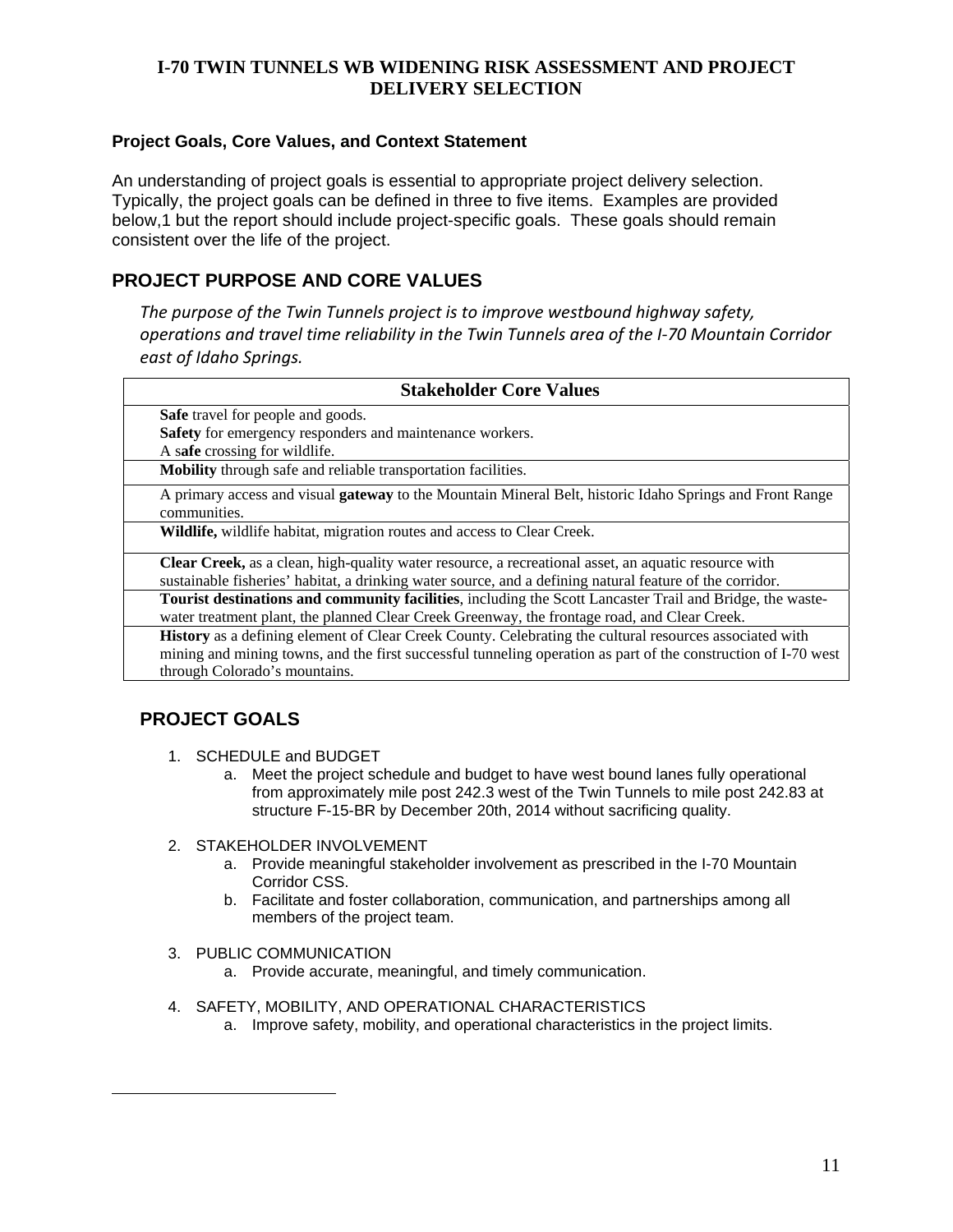#### 5. ENVIRONMENTAL

- a. Adhere to all environmental compliance requirements, including those documented in the Twin Tunnels westbound final decision document, permitting stipulations and I-70 Mountain Corridor PEIS/ROD commitments.
- b. Implement innovative methods for environmental stewardship and community supported enhancements within the project scope, schedule, and budget.

#### 6. QUALITY

- a. Design and construct a quality project that is consistent with the overall vision and commitments approved by the PEIS.
- ` 7. CONSTRUCTION
	- a. Maintain mobility through the project during construction.
	- b. Provide safe conditions for workers and the traveling public.

# **Project Constraints**

There are potential aspects of a project that can eliminate the need to evaluate one or more of the possible project delivery methods. General constraints are provided, but it is critical to identify constraints that are project specific.

#### **Constraints**

- Source of Funding: Limited and construction money is not guaranteed. If the construction price rises, the project and packages may not be funded.
- Schedule constraints: Schedule must be met.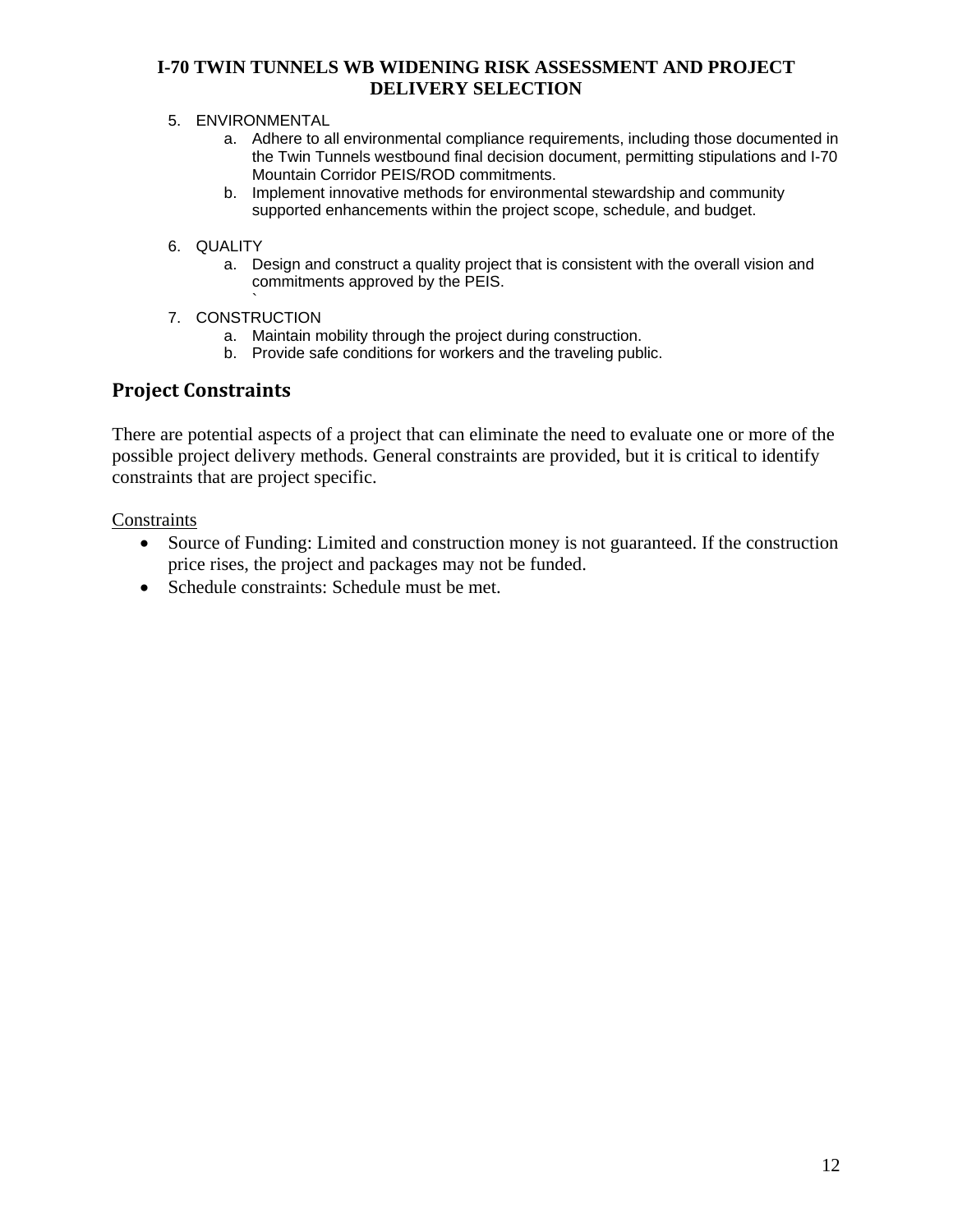## **Project Delivery Selection Matrix Summary**

Determine the factors that should be considered in the project delivery selection, discuss the opportunities and obstacles related to each factor, and document the discussion on the following pages. Then complete the summary below.

| PROJECT DELIVERY METHOD OPPORTUNITY/OBSTACLE SUMMARY |             |                         |             |
|------------------------------------------------------|-------------|-------------------------|-------------|
|                                                      | <b>DBB</b>  | <b>DB</b>               | <b>CMGC</b> |
| <b>Primary Evaluation Factors</b>                    |             |                         |             |
| 1. Complexity and Innovation                         | ┿           |                         | ÷           |
| 2. Initial Project Risk Assessment                   | ┿           | ۰                       | $++$        |
| 3. Schedule                                          |             | $\overline{\mathbf{X}}$ | $++$        |
| 4. Cost                                              | ┿           | N/A                     | $\pm$       |
| 5. Level of Design                                   | ┿           | $\mathbf X$             | $++$        |
| <b>Secondary Evaluation Factors</b>                  |             |                         |             |
| 6. Staff Experience/Availability (Owner)             | <b>Pass</b> | Pass                    | Pass        |
| 7. Level of Oversight and Control                    | <b>Pass</b> | Pass                    | Pass        |
| 8. Competition and Contractor Experience             | Pass        | Pass                    | Pass        |

Key: **+ +** Most appropriate delivery method

- **<sup>+</sup>**Appropriate delivery method
- Least appropriate delivery method
- **X**Fatal Flaw (discontinue evaluation of this method)
- **NA** Factor not applicable or not relevant to the selection of project delivery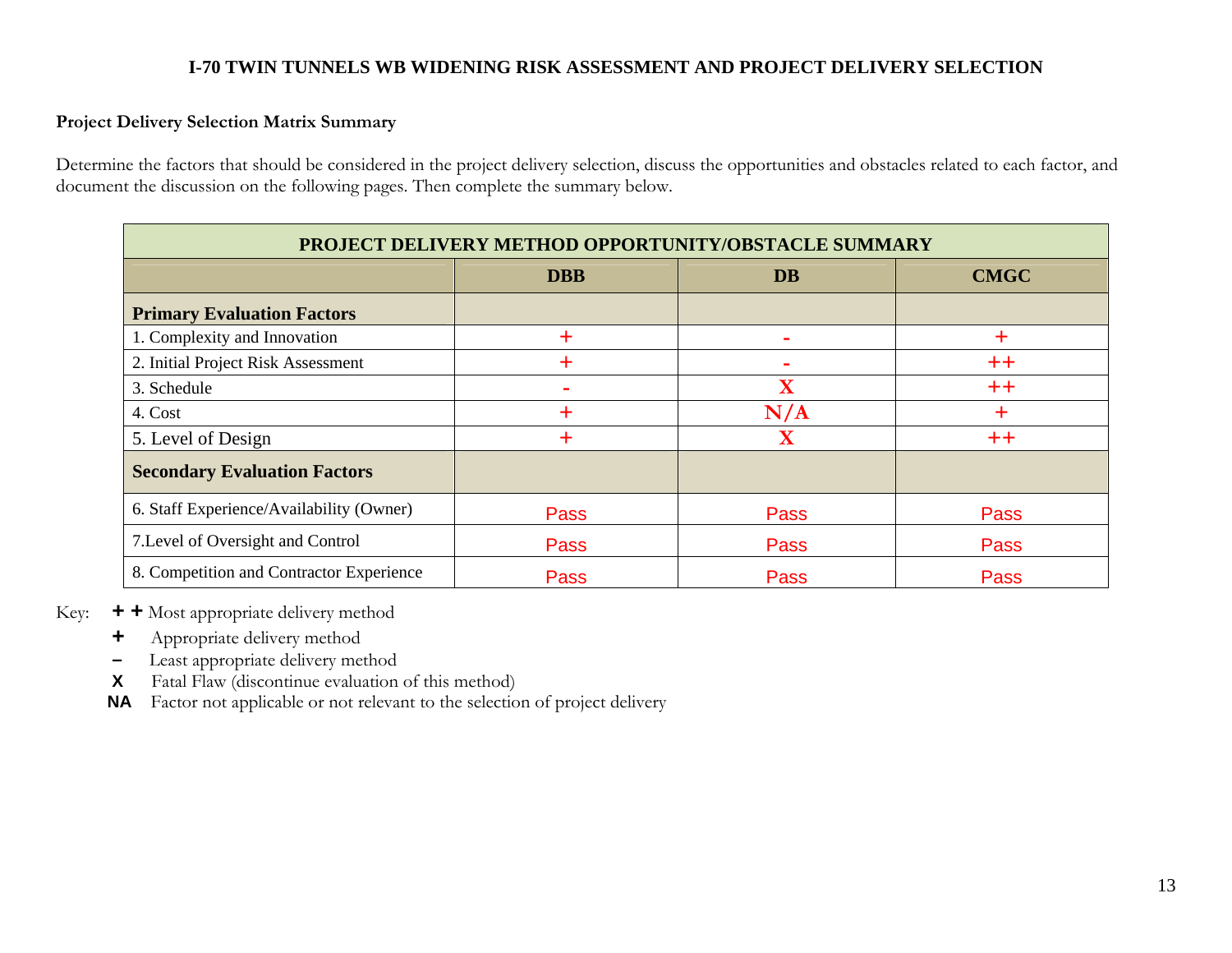# **CONCLUSIONS AND COMMENTS:**

On October 25, 2013, CDOT, the FHWA, and specialty units for Region 1 met and conducted a review for the Twin Tunnels WestboundWidening Project. Risks were identified, categorized, assessed, and listed. Design Bid Build, Design Build, and Construction Manager/General Contractor delivery methods were discussed in references to the goals and risks for the Twin Tunnels to determine the best project delivery method.

The merits of each delivery method were discussed and each method was evaluated under the five primary factors of Complexity & Innovation, Initial Project Risk Assessment, Delivery Schedule, Cost and , Level of Design. The secondary factors of Staff Experience/Availability(owner), Level of Oversight & Control, and Competition & Contractor Experience were also discussed and were given pass fail ratings by the project team.

# **RESULTS AND RECOMMENDATIONS**

The Design-Build delivery method was eliminated during evaluation under the primary factors with regards to delivery schedule and level of design. The aggressive schedule of delivery and the NTP dates (February 1<sup>st</sup>, 2014 and March 1<sup>st</sup>, 2014) precluded CDOT from using Design-Build. The timeline for CDOT to define technical requirements and expectations through RFP development, gain acceptance of a quality program, and develop the Design-Build RFP proposal does not fit the current project schedule. The Design-Build procurement process takes four to six months minimum. CDOT does not have 30% design complete for the westbound widening to move forward with any Design-Build procurement. With two fatal flaws, Design-Build was eliminated as a delivery method.

The remaining Design-Bid-Build and CM/GC delivery methods were fully evaluated under the five primary factors. Each delivery method passed the three secondary measures.

Design-Bid-Build was evaluated as appropriate under method under the primary factors Complexity and Innovation, Initial Project Risk Assessment, Cost, and Level of Design. It was evaluated as not the appropriate delivery method under Schedule. This was due to the linear nature of DBB and the risk that if prices came in too high or too low, the procurement schedule would not allow the team to meet the project schedule. The need for a complete PS&E set at the time for bid was also a factor.

CM/GC was identified as most appropriate delivery method under the primary factors of Initial Risk Assessment, Schedule, and Level of Design. CMGC was evaluated to be an appropriate delivery method under the primary factors of Cost and Complexity & Innovation.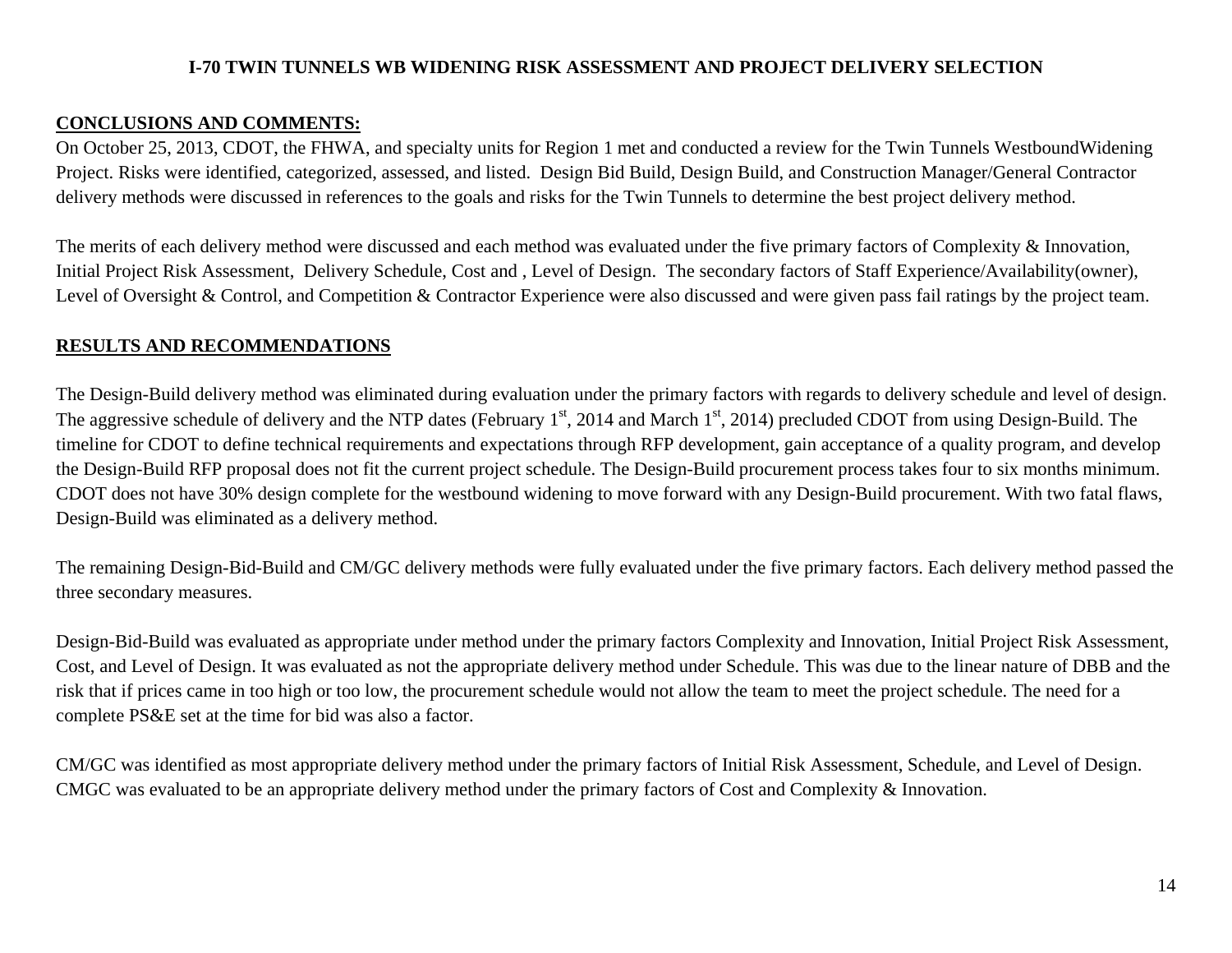**CM/GC was evaluated to have three most appropriates under the Primary Factors and all other Primary Factors were rated at least appropriate. Design-Bid-Build was evaluated to have four appropriate ranks and one least appropriate ranks under the Primary Factors.. Under the instructions and guidance of the I-70 Twin Tunnels WB Project Delivery Selection Approach Matrix, the Primary Factors show that CM/GC is the recommended delivery method for the Twin Tunnels WB Widening Project.**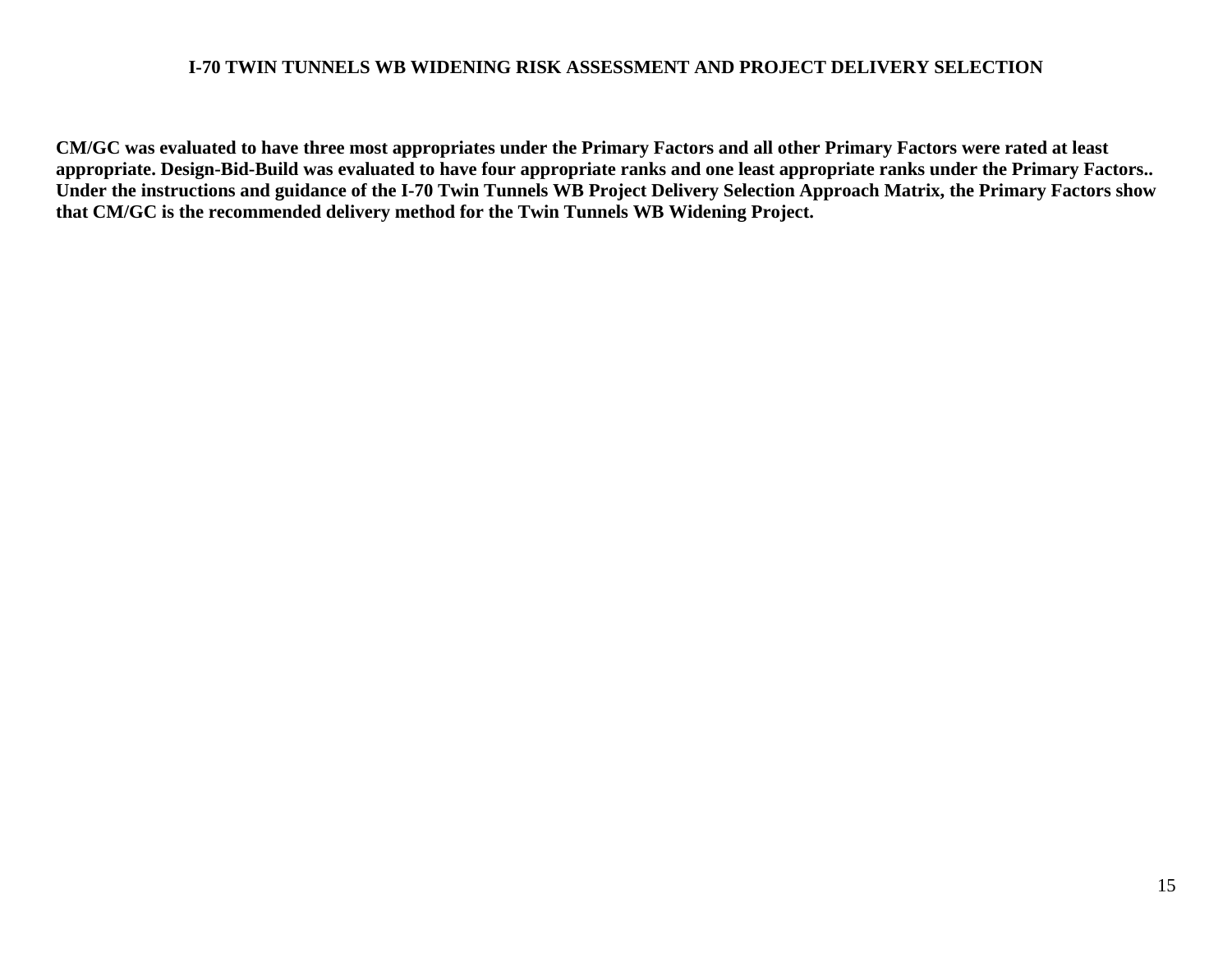**1) Project Complexity & Innovation:** Project complexity and innovation is the potential applicability of new designs or processes to resolve complex technical issues

| <b>DESIGN-BID-BUILD</b><br>Allows CDOT to fully resolve complex and qualitative designs before procurement. Innovation provided by CDOT/Consultant expertise<br>and through traditional owner directed processes such as VE studies, contractor bid alternatives, and post-bid VE.                                                                          |                                                                  |  |  |
|-------------------------------------------------------------------------------------------------------------------------------------------------------------------------------------------------------------------------------------------------------------------------------------------------------------------------------------------------------------|------------------------------------------------------------------|--|--|
| <b>Opportunities</b>                                                                                                                                                                                                                                                                                                                                        | <b>Obstacles</b>                                                 |  |  |
| Can use eb design as base design done and                                                                                                                                                                                                                                                                                                                   | No contractor input to optimize costs.                           |  |  |
| trained crew.                                                                                                                                                                                                                                                                                                                                               |                                                                  |  |  |
| Aids in consistency and maintainability                                                                                                                                                                                                                                                                                                                     | Innovations can add cost or time and restrain                    |  |  |
|                                                                                                                                                                                                                                                                                                                                                             | contractor's benefits                                            |  |  |
| Save Design Costs and Schedule                                                                                                                                                                                                                                                                                                                              | Increased costs due to pricing risk.                             |  |  |
|                                                                                                                                                                                                                                                                                                                                                             |                                                                  |  |  |
| <b>DESIGN-BUILD</b><br>Incorporates design-builder into design process through best value selection and contractor proposed Alternate Technical Concepts<br>(ATCs) - which are a cost oriented approach to providding complex and innovative designs. Requires that desired solutions to complex<br>projects be well defined through contract requirements. |                                                                  |  |  |
| <b>Opportunities</b>                                                                                                                                                                                                                                                                                                                                        | <b>Obstacles</b>                                                 |  |  |
| Early team integration                                                                                                                                                                                                                                                                                                                                      | Design Consultant is already onboard and                         |  |  |
|                                                                                                                                                                                                                                                                                                                                                             | design is already finished.                                      |  |  |
| Constructability and VE inherent in process                                                                                                                                                                                                                                                                                                                 | Some design solutions might be too innovative<br>or unacceptable |  |  |
|                                                                                                                                                                                                                                                                                                                                                             | Schedule constraints precludes innovations                       |  |  |
|                                                                                                                                                                                                                                                                                                                                                             | Stipends would impact budget and time                            |  |  |
|                                                                                                                                                                                                                                                                                                                                                             | Some design solutions might be too innovative or<br>unacceptable |  |  |

## **CMGC**

*Allows independent selection of designer and contractor based on qualifications to jointly address complex innovative designs through three party collaboration of CDOT, designer and Contractor. Allows for a qualitative (non price oriented) design but requires agreement on GMP.*

| <b>Opportunities</b>                                                            | <b>Obstacles</b>                                   |
|---------------------------------------------------------------------------------|----------------------------------------------------|
| Can use eb design as base design done and                                       | Process depends on designer/CM relationship        |
| trained crew.                                                                   |                                                    |
| Risk of innovation can be better defined,<br>understood, shared, and minimized. | No contractual relationship between designer/CM    |
|                                                                                 | If CAP negotiations fail, DBB option could impact. |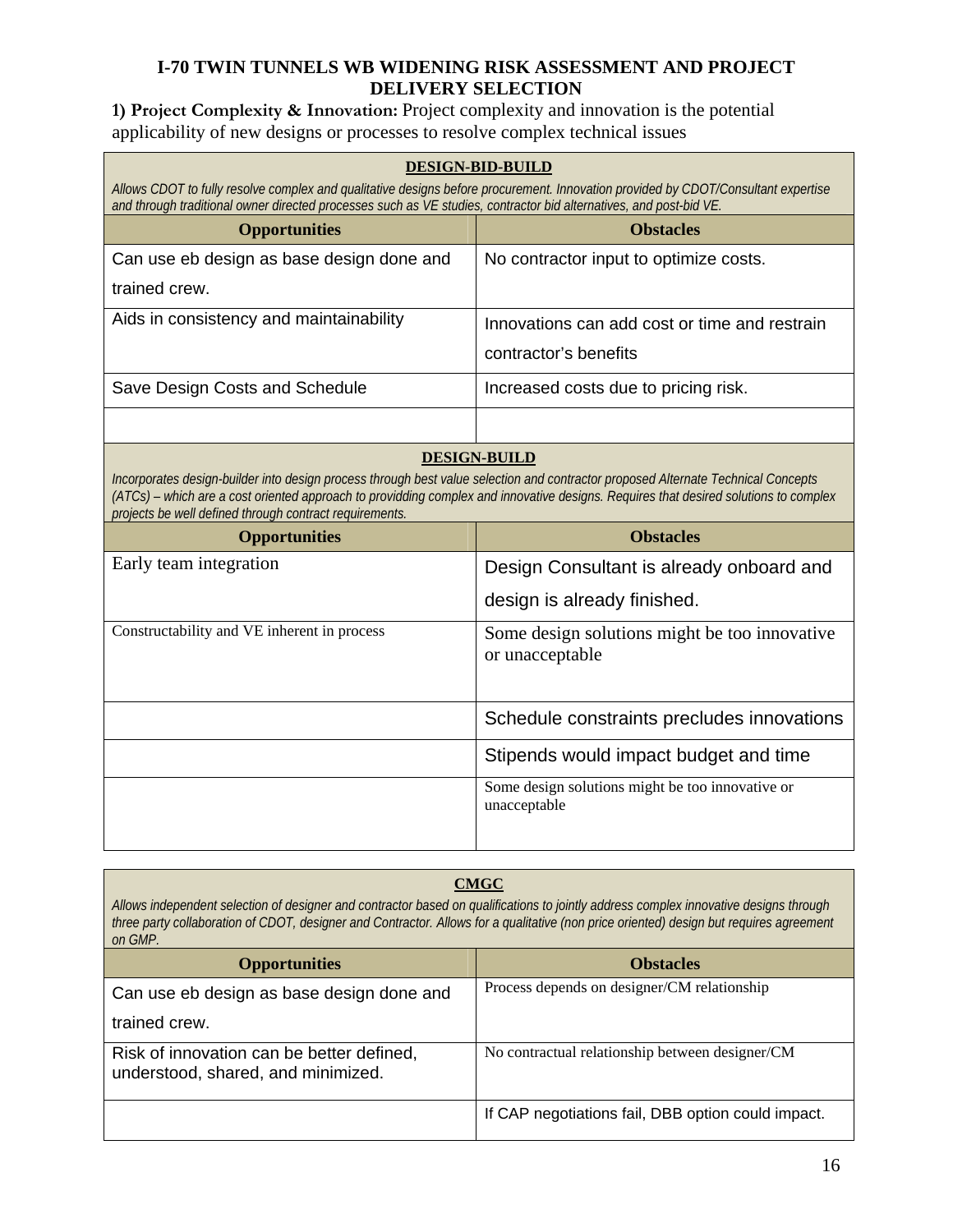# **Project Complexity & Innovation Summary**

|                                              |                                                                                                                                                                                                                                                        | DBB | DB                          | <b>CMGC</b> |
|----------------------------------------------|--------------------------------------------------------------------------------------------------------------------------------------------------------------------------------------------------------------------------------------------------------|-----|-----------------------------|-------------|
| 1. Project Complexity &<br><b>Innovation</b> |                                                                                                                                                                                                                                                        |     |                             |             |
| Key:                                         | + + Most appropriate delivery method<br>- Least appropriate delivery method <b>X</b> Fatal Flaw (discontinue evaluation of this method)<br><b>NA</b> Factor not applicable or not relevant to the selection of project delivery<br>Notes and Comments: |     | Appropriate delivery method |             |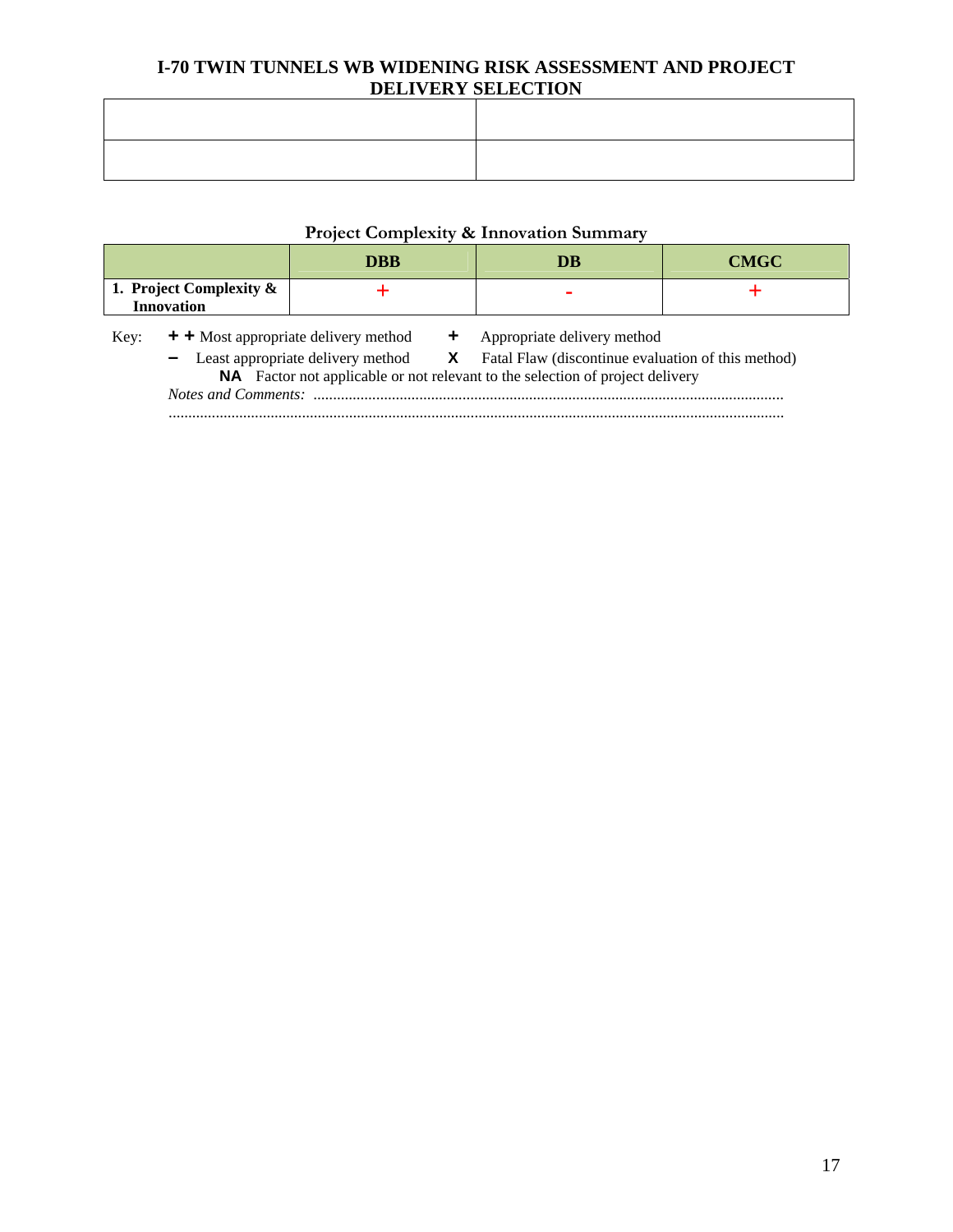**2) Initial Risk Assessment:** Risk is an uncertain event or condition that, if it occurs, has a negative effect on a project's objectives. Risk allocation is the assignment of unknown events or conditions to the party that can best manage them. An initial assessment of project risks is important to ensure the selection of the delivery method that can properly address them. An approach that focuses on a fair allocation of risk will be most successful. Refer to the risk discussion and checklists in the appendix.

#### **DESIGN-BID-BUILD**

*Risk allocation for design-bid-build best is understood by the industry, but requires that most design-related risks and third party risks be resolved prior to procurement to avoid costly contractor contingency pricing and change orders and claims.*

| <b>Opportunities</b>                                                           | <b>Obstacles</b>                                                           |
|--------------------------------------------------------------------------------|----------------------------------------------------------------------------|
| Environmental risk allocated to CDOT and<br>$\bullet$<br>mitigated before bid. | • Cannot fully mitigate geotech risk before<br>contractor input is needed. |
|                                                                                | ٠                                                                          |
|                                                                                |                                                                            |
|                                                                                |                                                                            |
|                                                                                |                                                                            |

#### **DESIGN-BUILD**

*Provides opportunity to properly allocate risks to the party best able to manage them, but requires risks allocated to design-builder to be well defined to minimize contractor contingency pricing of risks.*

| <b>Opportunities</b>                                                               | <b>Obstacles</b>                                                |
|------------------------------------------------------------------------------------|-----------------------------------------------------------------|
| Risk of Geotech now better known for Book<br>$\bullet$<br>2 - CDOT Lessons Learned | • Won't have agreements in place for $3rd$ parties.             |
|                                                                                    | • DB Firms could price the risk of the<br>environmental impacts |
|                                                                                    |                                                                 |
|                                                                                    |                                                                 |

#### **CMGC**

*Provides opportunity for CDOT, designer, and contractor to collectively identify and minimize project risks, and allocate risk to appropriate party. Has potential to minimize contractor contingency pricing of risk, but can lose the element of competition in pricing.*

| <b>Opportunities</b>                                                                               | <b>Obstacles</b> |
|----------------------------------------------------------------------------------------------------|------------------|
| Geotech and rock cut risk can be shared or<br>$\bullet$<br>minimize through collaborative process. |                  |
| Define environmental risk better with<br>$\bullet$<br>Contractor and allocate.                     |                  |
| Contractor won't price in third party risk.<br>$\bullet$                                           |                  |
|                                                                                                    | ٠                |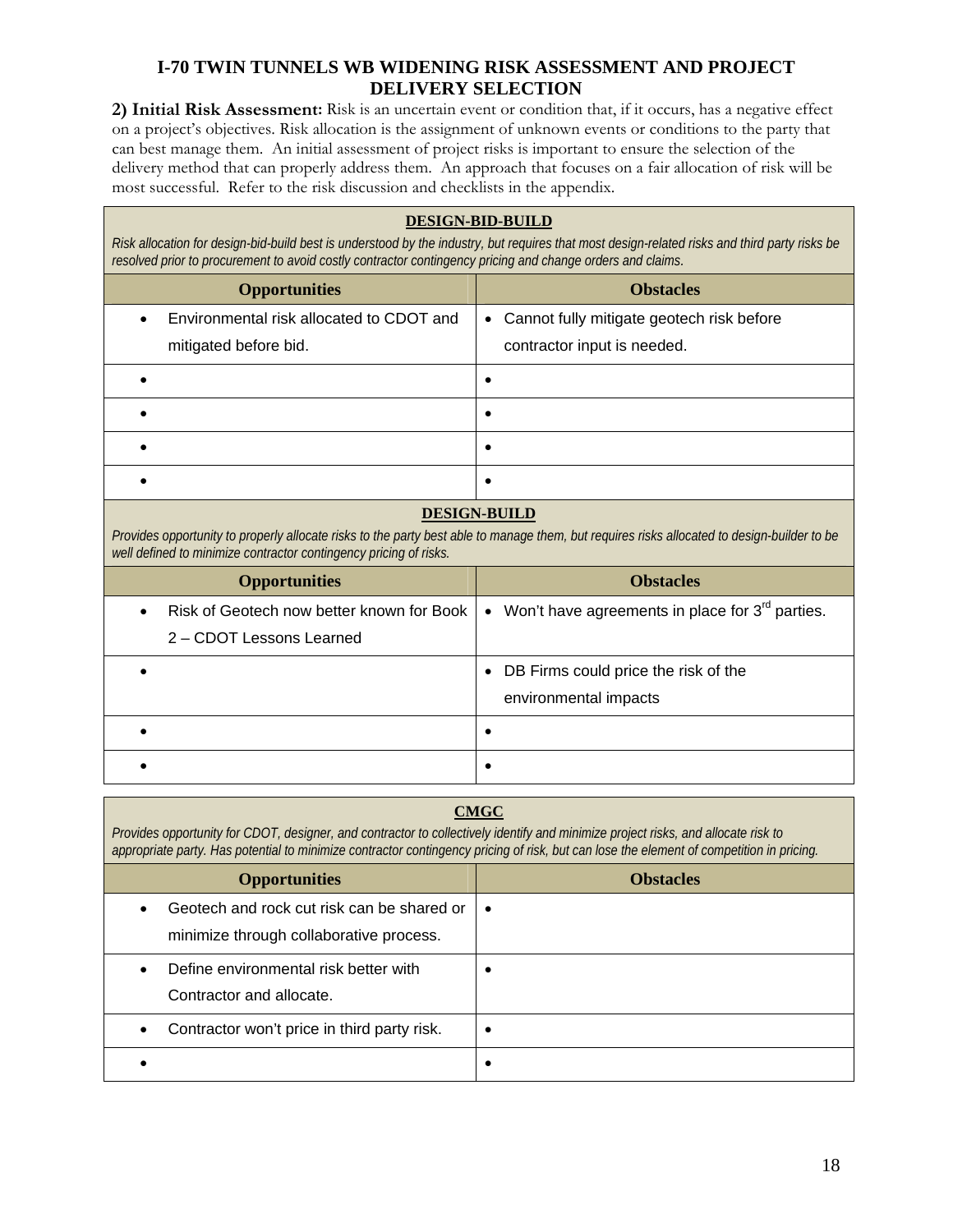**Initial Risk Assessment Summary** 

|                                      |                                                                                                                                                                                                                                   | DRR | DB                          | <b>CMGC</b> |
|--------------------------------------|-----------------------------------------------------------------------------------------------------------------------------------------------------------------------------------------------------------------------------------|-----|-----------------------------|-------------|
| 2. Initial Risk<br><b>Assessment</b> |                                                                                                                                                                                                                                   |     |                             |             |
| Key:                                 | $+$ + Most appropriate delivery method<br>- Least appropriate delivery method <b>X</b> Fatal Flaw (discontinue evaluation of this method)<br><b>NA</b> Factor not applicable or not relevant to the selection of project delivery |     | Appropriate delivery method |             |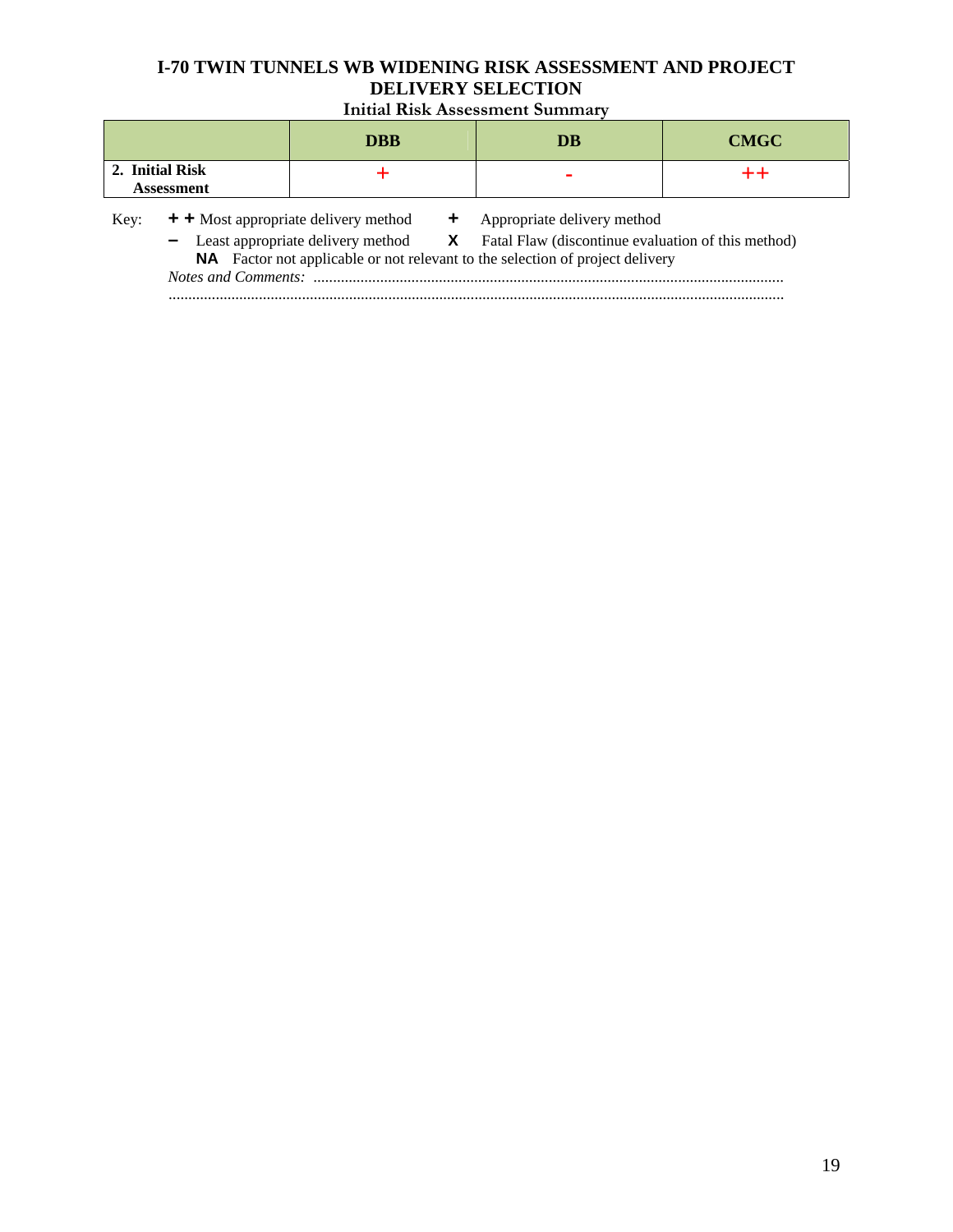**3) Delivery Schedule:** Delivery schedule is the overall project schedule from scoping through design, construction and opening to the public. Assess time considerations in getting the project started or funding dedicated and assess project completion importance.

## **DESIGN-BID-BUILD**

*Requires time to perform sequential design and procurement, but if design time is available has the shortest procurement time after the design is complete.*

| <b>Opportunities</b> | <b>Obstacles</b>                                                                                 |
|----------------------|--------------------------------------------------------------------------------------------------|
|                      | Low bid selection may lead to potential delays and other<br>adverse outcomes.                    |
|                      | Getting an ad set completed and through<br>advertisement process could challenging -4-8<br>weeks |
|                      | • No shortest procurement period for this project                                                |
|                      |                                                                                                  |

## **DESIGN-BUILD**

*Can get project under construction (and meet funding obligations) before completing design. Parallel process of design and construction can accelerate project delivery schedule; however, procurement time can be lengthy due to the need for an accurate RFP.* 

| <b>Opportunities</b>                                                                                  | <b>Obstacles</b>                                                                                               |
|-------------------------------------------------------------------------------------------------------|----------------------------------------------------------------------------------------------------------------|
| Ability to start construction before entire<br>design, ROW, etc. is complete (i.e., phased<br>design) | Time required to define technical requirements<br>and expectations through RFP development can<br>be intensive |
|                                                                                                       | Request for proposal development and<br>procurement can be intensive                                           |
|                                                                                                       | Time required to gain acceptance of quality<br>program                                                         |

## **CMGC**

*Quickly gets contractor under contract and under construction to meet funding obligations before completing design. Parallel process of development of contract requirements, design, procurements, and construction can accelerate project schedule, but schedule can be slowed down by CMGC design process and Guaranteed Maximum Price (GMP)negotiations and contracting.* 

| <b>Opportunities</b>                                                                                            | <b>Obstacles</b>                                                                   |
|-----------------------------------------------------------------------------------------------------------------|------------------------------------------------------------------------------------|
| Ability to start construction before entire design,<br>$\bullet$<br>ROW, etc. is complete (i.e., phased design) | Potential for not reaching CAP and substantially<br>$\bullet$<br>delaying schedule |
| More efficient procurement of long-lead items<br>٠                                                              | GMP negotiation can delay the schedule<br>٠                                        |
| Team involvement for schedule optimization<br>$\bullet$                                                         | ٠                                                                                  |
| Continuous constructability review and VE<br>$\bullet$                                                          | ٠                                                                                  |
| Contractor input for phasing, constructability and<br>$\bullet$<br>traffic control may reduce overall schedule  |                                                                                    |
|                                                                                                                 |                                                                                    |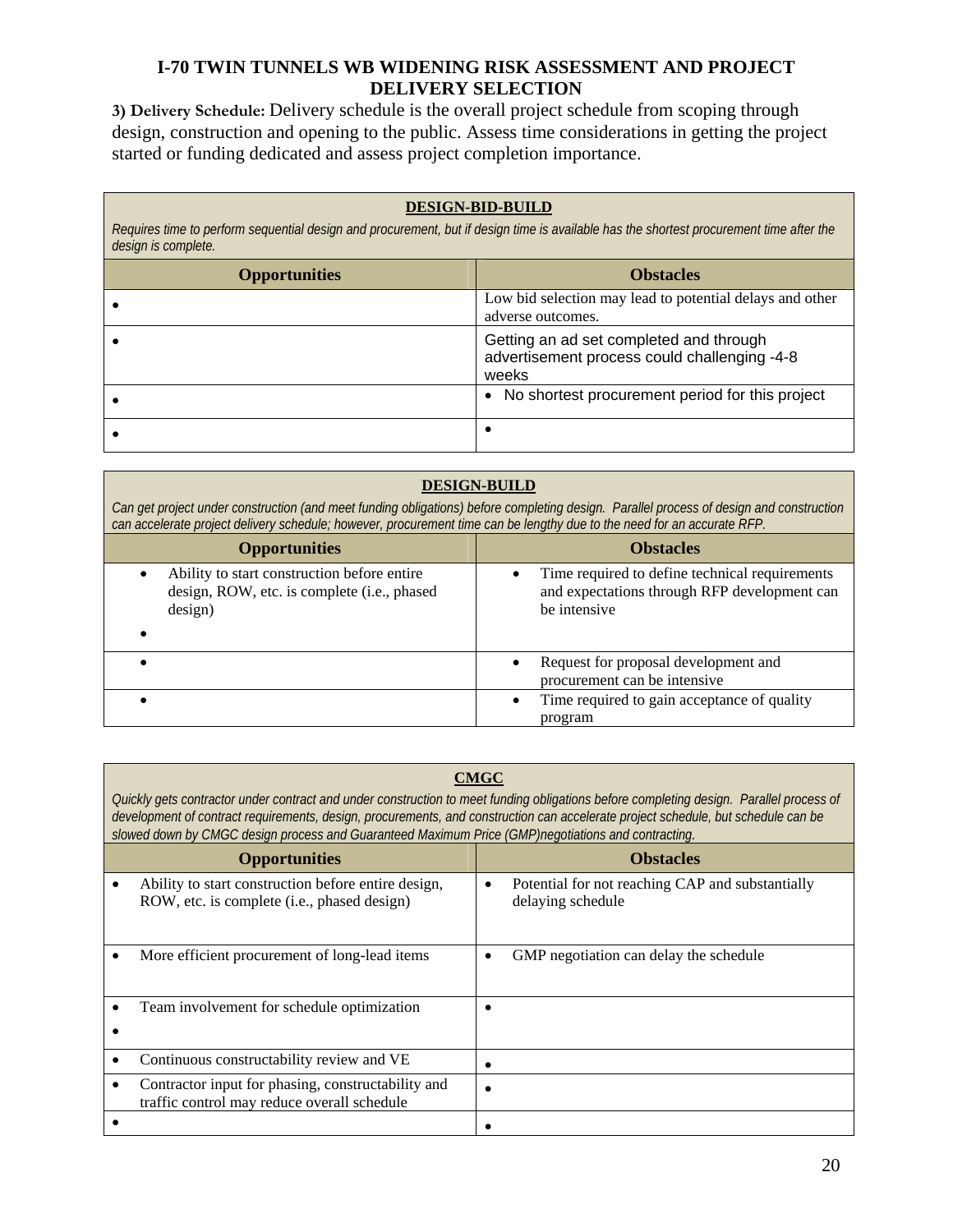$\bullet$  . The contract of the contract of the contract of the contract of the contract of the contract of the contract of the contract of the contract of the contract of the contract of the contract of the contract of the co

|      | <b>Delivery Schedule Summary</b> |                                      |     |                             |             |
|------|----------------------------------|--------------------------------------|-----|-----------------------------|-------------|
|      |                                  | <b>DBB</b>                           |     | DB                          | <b>CMGC</b> |
|      |                                  |                                      |     |                             |             |
| Key: |                                  | + + Most appropriate delivery method | $+$ | Appropriate delivery method |             |

|  | - Least appropriate delivery method <b>X</b> Fatal Flaw (discontinue evaluation of this method) |
|--|-------------------------------------------------------------------------------------------------|
|  | <b>NA</b> Factor not applicable or not relevant to the selection of project delivery            |
|  |                                                                                                 |
|  |                                                                                                 |
|  |                                                                                                 |
|  |                                                                                                 |

**4) Cost:** Project cost is the financial process related to meeting budget restrictions, early and precise cost estimation, and control of project costs.

| <b>DESIGN-BID-BUILD</b><br>Competitive bidding provides a low cost construction for a fully defined scope of work. Costs accuracy limited until design is completed.<br>More likelihood of cost change orders due to contractor having no design responsibility. |                                                                                             |  |  |
|------------------------------------------------------------------------------------------------------------------------------------------------------------------------------------------------------------------------------------------------------------------|---------------------------------------------------------------------------------------------|--|--|
| <b>Opportunities</b><br><b>Obstacles</b>                                                                                                                                                                                                                         |                                                                                             |  |  |
| Competitive bidding provides a low cost construction to<br>a fully defined scope of work                                                                                                                                                                         | Cost reductions due to contractor innovation and<br>constructability is difficult to obtain |  |  |
| Least controversial                                                                                                                                                                                                                                              | More potential of cost change orders due to owner design<br>responsibility                  |  |  |
|                                                                                                                                                                                                                                                                  |                                                                                             |  |  |

#### **DESIGN-BUILD**

*Designer-builder collaboration and ATCs can provide a cost-efficient response to project goals. Costs are determined with design-build proposal, early in design process. Allows a variable scope bid to match a fixed budget. Poor risk allocation can result in high contingencies.*

| <b>Opportunities</b> | <b>Obstacles</b> |
|----------------------|------------------|
| N/A                  | N/A              |

#### **CMGC**

*CDOT/designer/contractor collaboration to reduce risk pricing can provide a low cost project however non-competitive negotiated GMP introduces price risk. Good flexibility to design to a budget.*

| <b>Opportunities</b>                                                                                           | <b>Obstacles</b>                                                                                                                          |
|----------------------------------------------------------------------------------------------------------------|-------------------------------------------------------------------------------------------------------------------------------------------|
| Owner/designer/contractor collaboration to reduce or<br>share project risk can result in lowest project costs. | Non-competitive negotiated GMP introduces price risk                                                                                      |
| Cost will be known earlier when compared to DBB                                                                | Difficulty in GMP negotiation introduces some risk that<br>GMP will not be successfully executed requiring aborting<br>the CM/GC process. |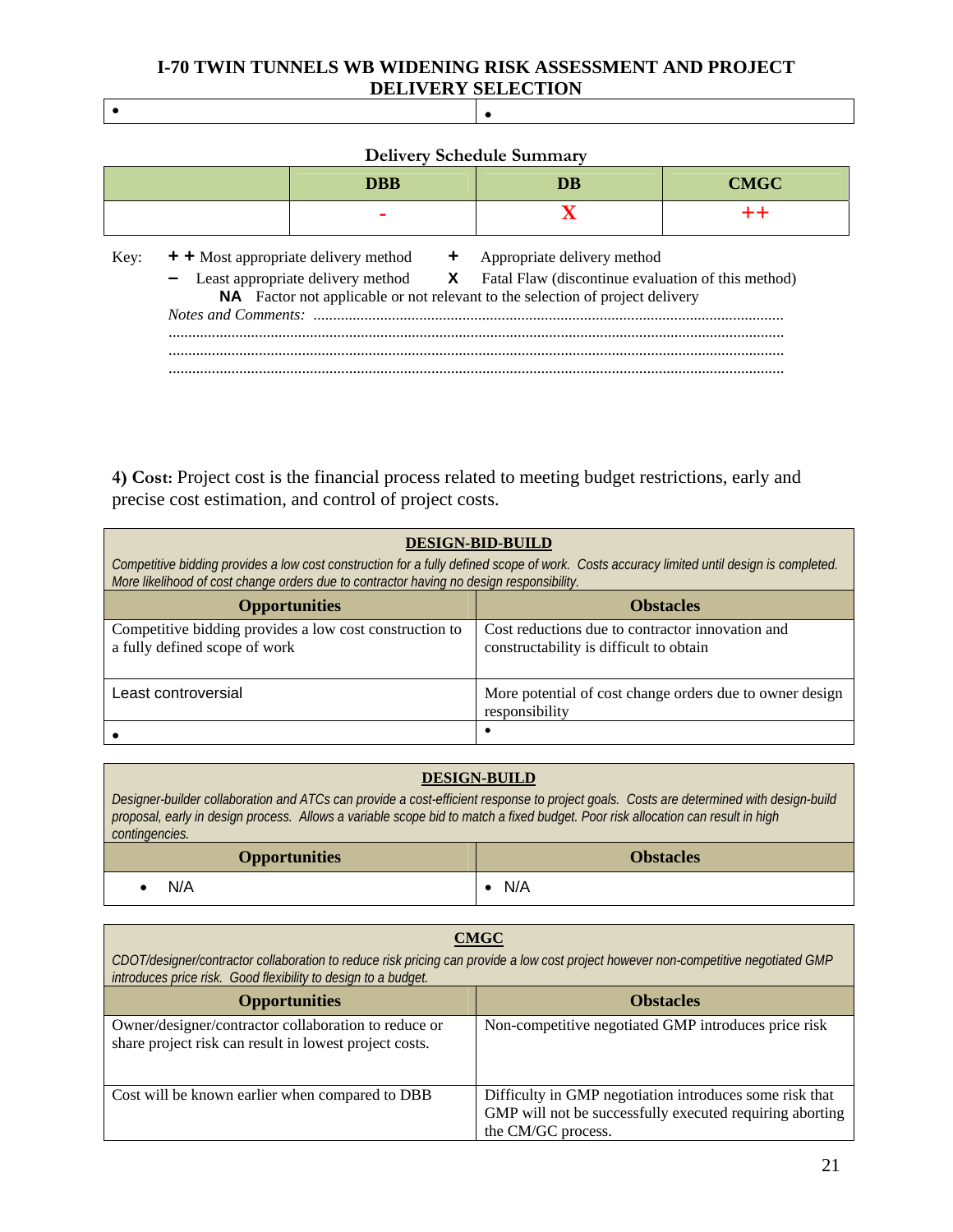Warrants a best value approach instead of low bid approach

| <b>Cost Summary</b>                                                                                                                                               |            |     |                                                                                                                                |  |
|-------------------------------------------------------------------------------------------------------------------------------------------------------------------|------------|-----|--------------------------------------------------------------------------------------------------------------------------------|--|
|                                                                                                                                                                   | <b>DBB</b> | DB  | <b>CMGC</b>                                                                                                                    |  |
| 4. Cost                                                                                                                                                           |            | N/A |                                                                                                                                |  |
| $+$ + Most appropriate delivery method $+$<br>Key:<br><b>NA</b> Factor not applicable or not relevant to the selection of project delivery<br>Notes and Comments: |            |     | Appropriate delivery method<br>- Least appropriate delivery method <b>X</b> Fatal Flaw (discontinue evaluation of this method) |  |

.............................................................................................................................................................

**5) Level of Design:** Level of design is the percentage of design completion at the time of the project delivery procurement

| <b>DESIGN-BID-BUILD</b>                                                                                                                                                |                                                                          |  |
|------------------------------------------------------------------------------------------------------------------------------------------------------------------------|--------------------------------------------------------------------------|--|
| 100% design by CDOT, with CDOT having complete control over the design.<br><b>Opportunities</b>                                                                        | <b>Obstacles</b>                                                         |  |
| Well-known process to the industry                                                                                                                                     | Rock cut design requires designer -contractor<br>collaboration           |  |
| Agency has complete control over the design (can be<br>beneficial when there is one specific solution for a<br>project)                                                | Change of site conditions could be a challenge to<br>handle in the field |  |
|                                                                                                                                                                        | Overbreak hard to design around                                          |  |
| <b>DESIGN-BUILD</b><br>Design advanced by CDOT to the level necessary to precisely define contract requirements and properly allocate risk (typically 30% or<br>less). |                                                                          |  |
| <b>Opportunities</b>                                                                                                                                                   | <b>Obstacles</b>                                                         |  |
|                                                                                                                                                                        | Desian                                                                   |  |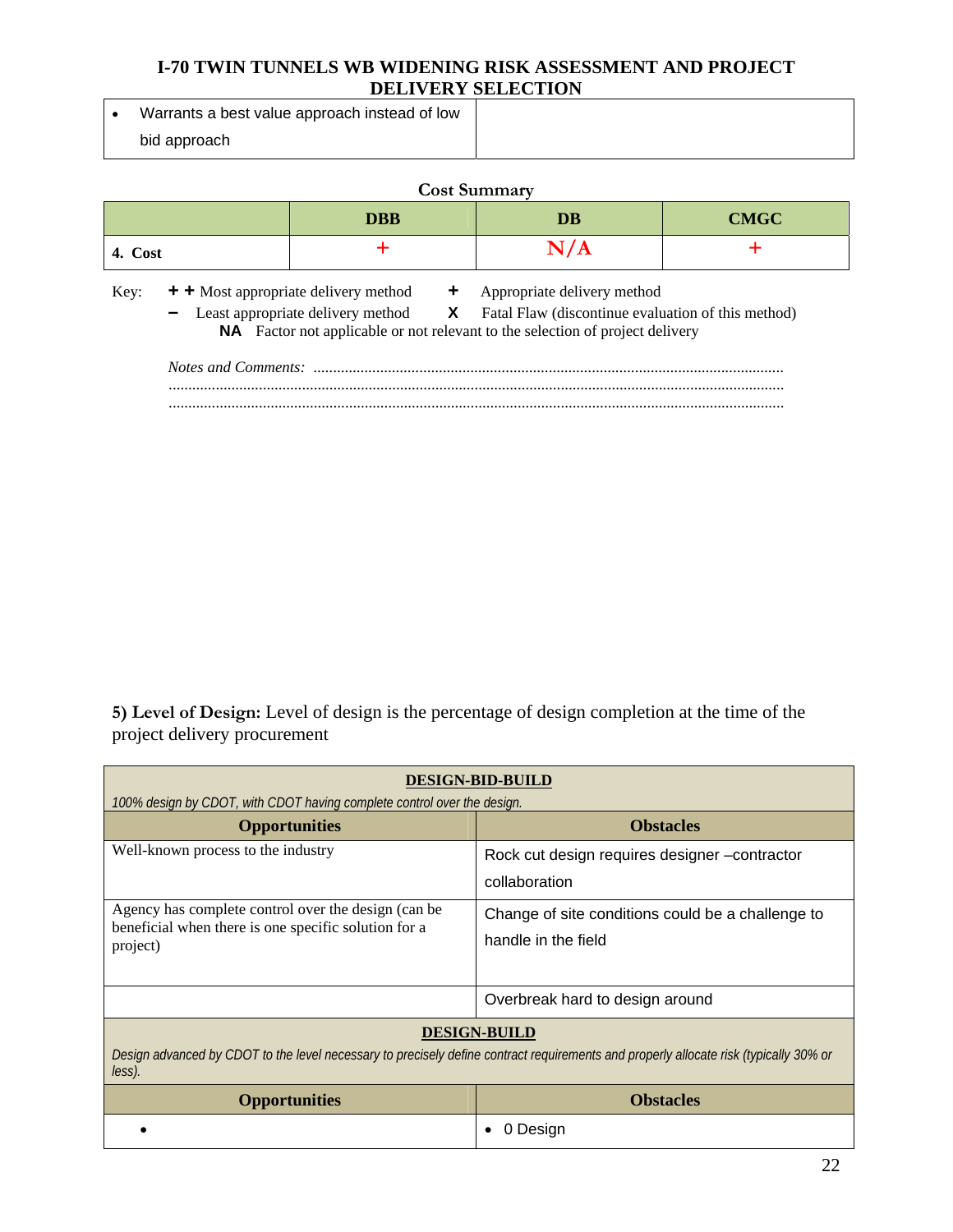## **CMGC**

*Can utilize a lower level of design prior to contracting and joint collaboration of CDOT, designer, and contractor in the further development of the design. Iterative nature of design process risks extending the project schedule.* 

| <b>Opportunities</b>                                                                                                                              | <b>Obstacles</b> |
|---------------------------------------------------------------------------------------------------------------------------------------------------|------------------|
| Rock cut design requires designer -contractor<br>collaboration                                                                                    |                  |
| Can utilize a lower level of design prior to selecting<br>a contractor then collaboratively advance design<br>with owner, designer and contractor |                  |
| Design can be responsive to risk minimization<br>Contractor involvement in early design improves<br>constructability<br>CDOT controls design      |                  |

#### **Level of Design Summary**

|                    | <b>DBB</b> | $\overline{\mathbf{D}}\overline{\mathbf{B}}$ | <b>CMGC</b> |
|--------------------|------------|----------------------------------------------|-------------|
| 5. Level of Design |            |                                              |             |

| Key: | + + Most appropriate delivery method |  | Appropriate delivery method |
|------|--------------------------------------|--|-----------------------------|
|------|--------------------------------------|--|-----------------------------|

**–** Least appropriate delivery method **X** Fatal Flaw (discontinue evaluation of this method)

**NA** Factor not applicable or not relevant to the selection of project delivery

*Notes and Comments: ........................................................................................................................* 

**6) Staff Experience/Availability:** Owner staff experience and availability as it relates to the project delivery methods in question.

| <b>DESIGN-BID-BUILD</b><br>Technical and management resources necessary to perform the design and plan development. Resource needs can be more spread<br>out. |  |  |
|---------------------------------------------------------------------------------------------------------------------------------------------------------------|--|--|
| <b>Obstacles</b><br><b>Opportunities</b>                                                                                                                      |  |  |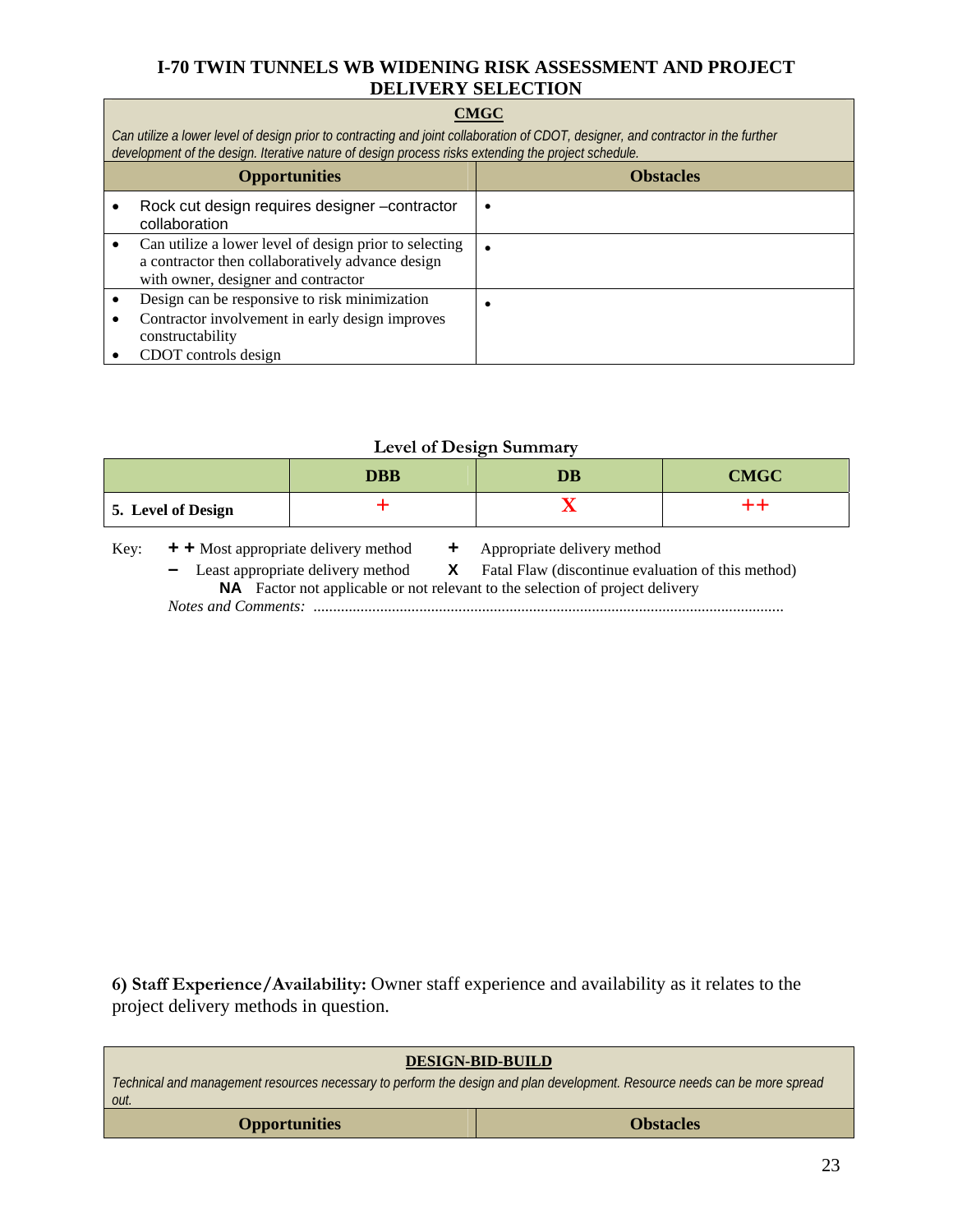| <b>DESIGN-BUILD</b>                                                                                                                                                                                                  |                  |  |
|----------------------------------------------------------------------------------------------------------------------------------------------------------------------------------------------------------------------|------------------|--|
| Technical and management resources and expertise necessary to develop the RFQ and RFP and administrate the procurement.<br>Concurrent need for both design and construction resources to oversee the implementation. |                  |  |
| <b>Opportunities</b>                                                                                                                                                                                                 | <b>Obstacles</b> |  |
|                                                                                                                                                                                                                      |                  |  |

| <b>CMGC</b>                                                                                        |  |  |
|----------------------------------------------------------------------------------------------------|--|--|
| Strong, committed CDOT project management resources are important for success of the CMGC process. |  |  |
| <b>Opportunities</b><br><b>Obstacles</b>                                                           |  |  |
|                                                                                                    |  |  |

| <b>Availability Summary</b>                        |  |  |  |
|----------------------------------------------------|--|--|--|
| <b>DBB</b><br><b>CMGC</b><br>DB                    |  |  |  |
| <b>6. Staff Experience/</b><br><b>Availability</b> |  |  |  |

Key: **+ +** Most appropriate delivery method **+** Appropriate delivery method

 $\bullet$ 

- 
- Least appropriate delivery method **X** Fatal Flaw (discontinue evaluation of this method) **NA** Factor not applicable or not relevant to the selection of project delivery

**7) Level of Oversight and Control:** Level of oversight involves the amount of agency staff required to monitor the design or construction, and amount of agency control over the delivery process

| <b>DESIGN-BID-BUILD</b>                                    |  |  |
|------------------------------------------------------------|--|--|
| Full control over a linear design and construction process |  |  |
| <b>Obstacles</b><br><b>Opportunities</b>                   |  |  |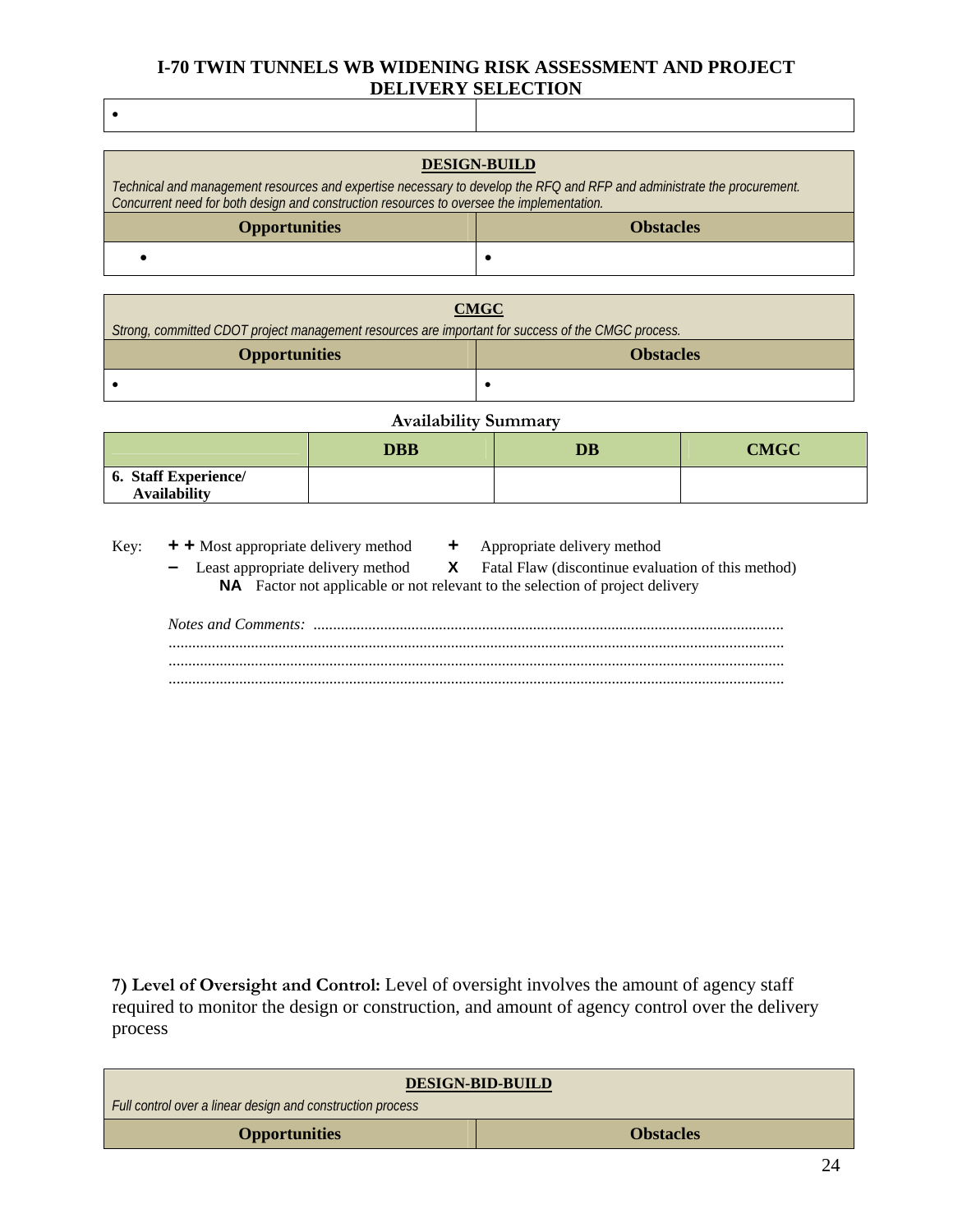$\bullet$  , and the contract of the contract of  $\bullet$ 

| <b>DESIGN-BUILD</b><br>Less control over the design (design desires must be written into the RFP contract requirements). Generally less control over the<br>construction process (design-builder often has QA responsibilities) |   |  |
|---------------------------------------------------------------------------------------------------------------------------------------------------------------------------------------------------------------------------------|---|--|
| <b>Opportunities</b><br><b>Obstacles</b>                                                                                                                                                                                        |   |  |
|                                                                                                                                                                                                                                 | ٠ |  |
|                                                                                                                                                                                                                                 |   |  |

**CMGC** 

*Most control by CDOT over both the design, and construction, and control over a collaborative owner/designer/contractor project team*

| <b>Opportunities</b> | <b>Obstacles</b> |
|----------------------|------------------|
|                      |                  |

## **Level of Oversight and Control Summary**

|                                      | <b>DBB</b> | $\overline{\mathbf{D}}\overline{\mathbf{B}}$ | <b>CMGC</b> |
|--------------------------------------|------------|----------------------------------------------|-------------|
| 7. Level of Oversight<br>and Control |            |                                              |             |

Key: **+ +** Most appropriate delivery method **+** Appropriate delivery method **–** Least appropriate delivery method **X** Fatal Flaw (discontinue evaluation of this method) **NA** Factor not applicable or not relevant to the selection of project delivery *Notes and Comments: ........................................................................................................................*  ............................................................................................................................................................. .............................................................................................................................................................

**8) Competition and Contractor Experience:** Competition and availability refers to the level of competition, experience and availability in the market place and its capacity for the project.

| <b>DESIGN-BID-BUILD</b><br>High level of competition, but limited ability to choose based on qualifications. High level of marketplace experience |  |  |
|---------------------------------------------------------------------------------------------------------------------------------------------------|--|--|
| <b>Opportunities</b><br><b>Obstacles</b>                                                                                                          |  |  |
|                                                                                                                                                   |  |  |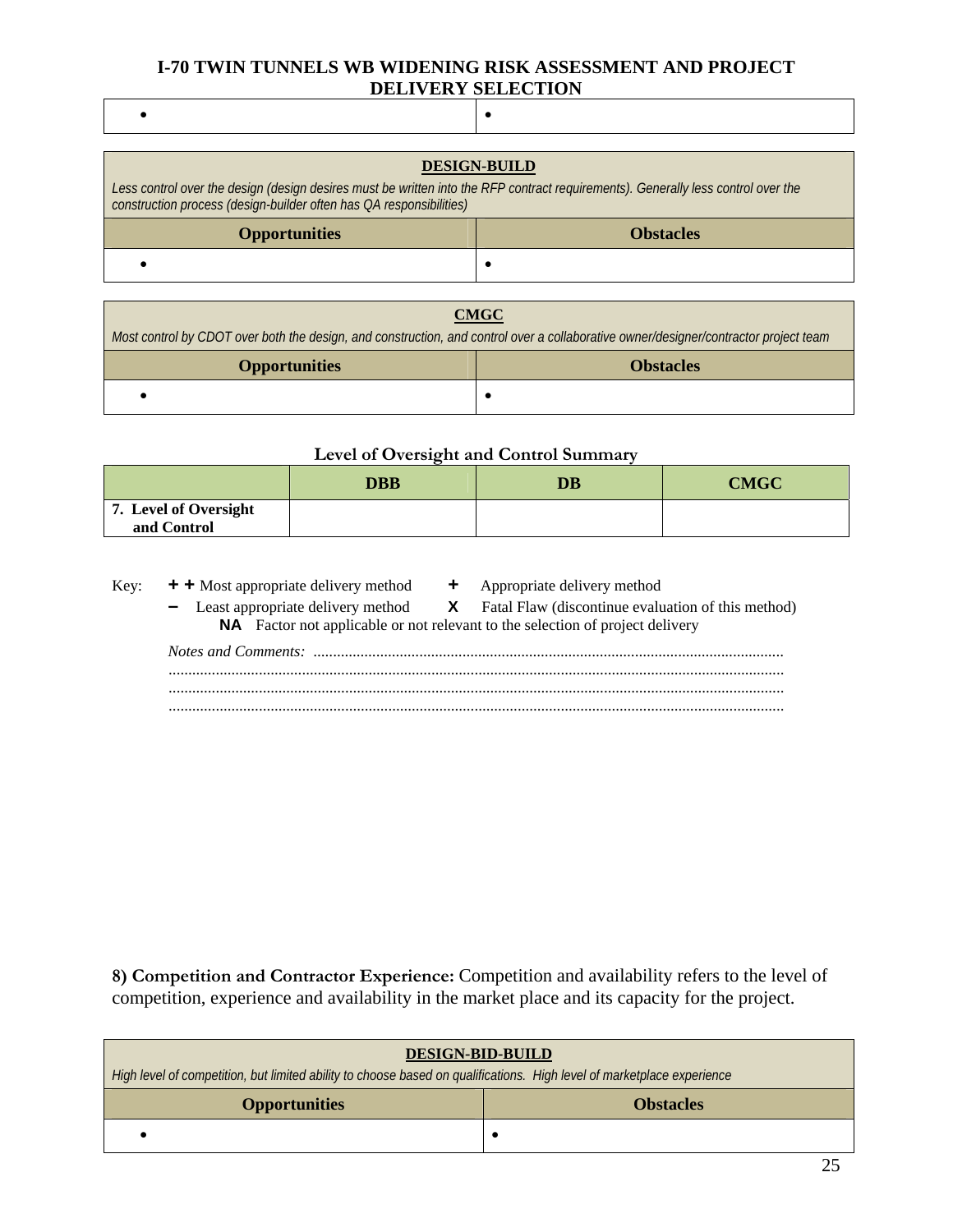| <b>DESIGN-BUILD</b><br>Allows for a balance of qualifications and price in the selection process. Medium level of marketplace experience |  |  |
|------------------------------------------------------------------------------------------------------------------------------------------|--|--|
| <b>Obstacles</b><br><b>Opportunities</b>                                                                                                 |  |  |
|                                                                                                                                          |  |  |
|                                                                                                                                          |  |  |

| <b>CMGC</b>                                                                                                                                |  |  |
|--------------------------------------------------------------------------------------------------------------------------------------------|--|--|
| Allows for the selection of the single most qualified contractor, but GMP can limit price competition. Low level of marketplace experience |  |  |
| <b>Opportunities</b><br><b>Obstacles</b>                                                                                                   |  |  |
|                                                                                                                                            |  |  |

# **Competition and Contractor Experience Summary**

|                                                    | <b>DBB</b> | DB | <b>CMGC</b> |
|----------------------------------------------------|------------|----|-------------|
| 8. Competition and<br><b>Contractor Experience</b> |            |    |             |

- Key: **+ +** Most appropriate delivery method **+** Appropriate delivery method
	-

**–** Least appropriate delivery method **X** Fatal Flaw (discontinue evaluation of this method) **NA** Factor not applicable or not relevant to the selection of project delivery

*Notes and Comments: ........................................................................................................................*  ............................................................................................................................................................. ............................................................................................................................................................. .............................................................................................................................................................

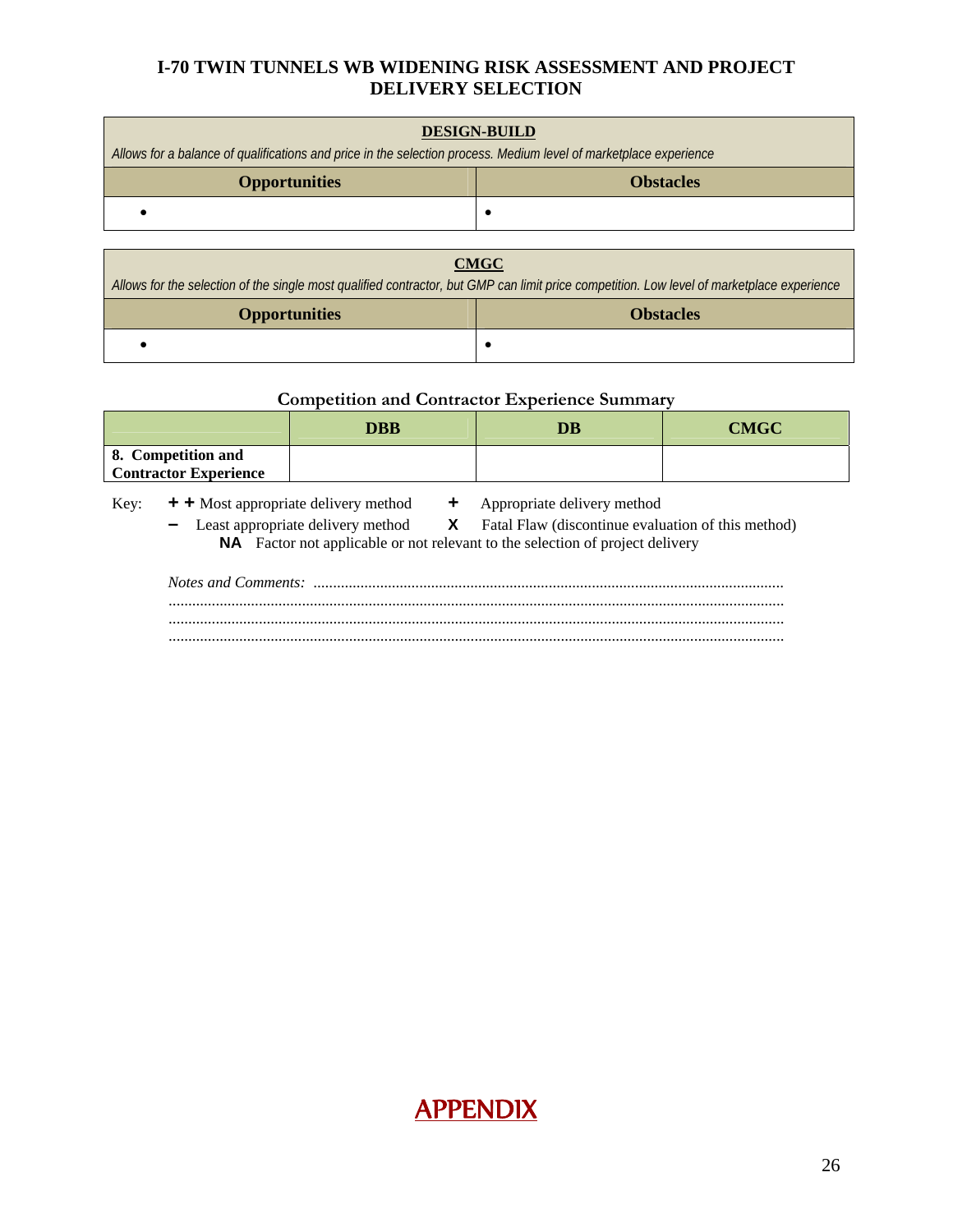# **Opportunity and Obstacle Checklists**

**(With Project Risk Assessment Discussion and Checklists)**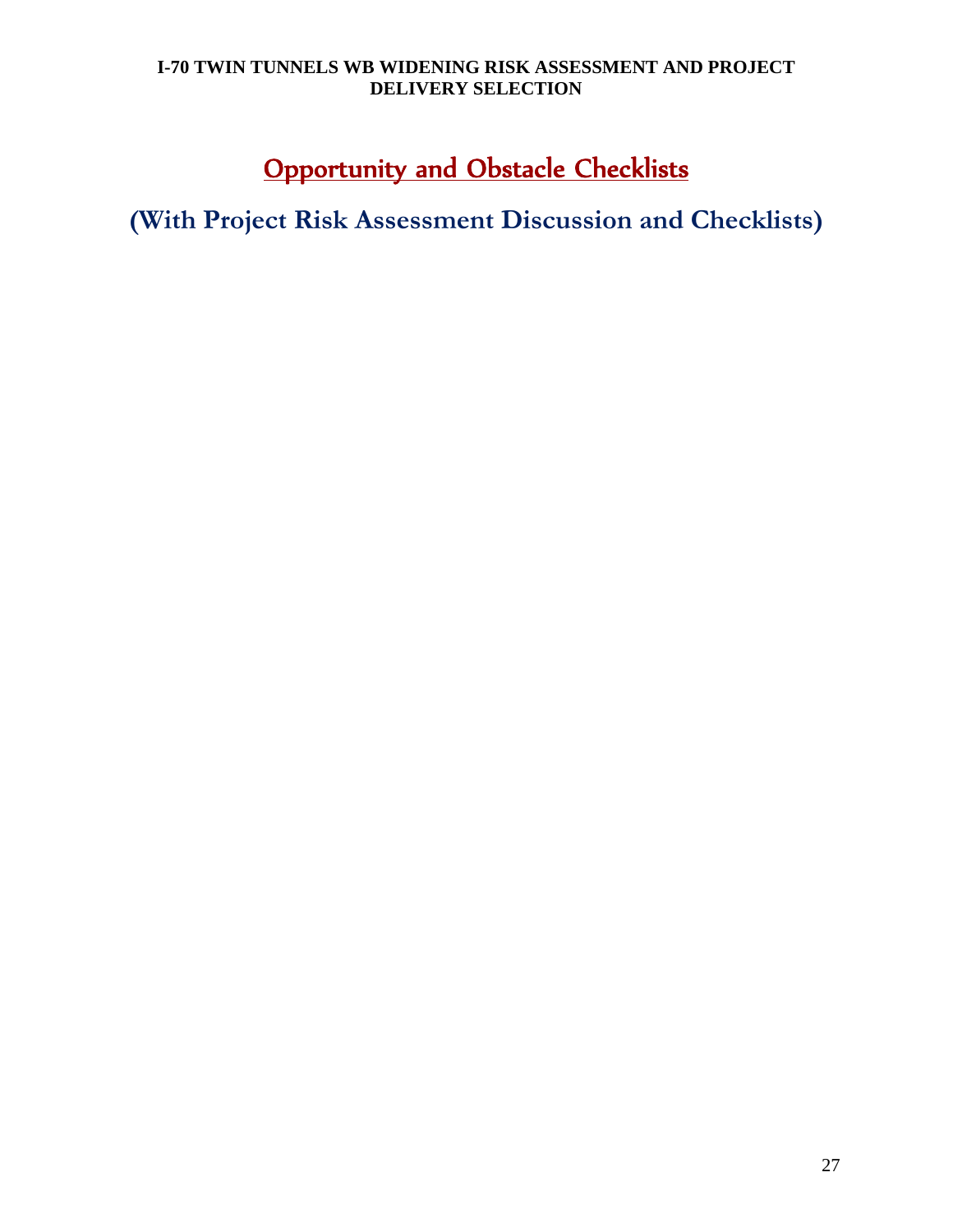# **THIS WAS USED FOR EVALUATION PURPOSES ONLY. SEE RISK LIST ABOVE FOR MORE INFORMATION:**

# **1) Project Complexity & Innovation**

|        | <b>DESIGN-BID-BUILD</b>                                                                      |        |                                                                                                       |  |
|--------|----------------------------------------------------------------------------------------------|--------|-------------------------------------------------------------------------------------------------------|--|
|        | <b>Opportunities</b>                                                                         |        | <b>Obstacles</b>                                                                                      |  |
| $\Box$ | CDOT can have more control of design of complex                                              | □      | Increased costs due to pricing of risk                                                                |  |
| $\Box$ | projects<br>CDOT& consultant expertise can select innovation                                 | $\Box$ | Innovations can add cost or time and restrain<br>contractor's benefits                                |  |
|        | independently of contractor abilities                                                        | σ      | No contractor input to optimize costs                                                                 |  |
| $\Box$ | Opportunities for value engineering studies during<br>design, more time for design solutions | ◘      | Limited flexibility for integrated design and<br>construction solutions (limited to constructability) |  |
| □      | Aids in consistency and maintainability                                                      | ⊓      | Difficult to assess construction time and cost due to                                                 |  |
| ◘      | Full control in selection of design expertise                                                |        | innovation                                                                                            |  |
| $\Box$ | Complex design can be resolved and competitively<br>bid                                      |        |                                                                                                       |  |

|                  | <b>DESIGN-BUILD</b>                                                                         |        |                                                                                                               |  |
|------------------|---------------------------------------------------------------------------------------------|--------|---------------------------------------------------------------------------------------------------------------|--|
|                  | <b>Opportunities</b>                                                                        |        | <b>Obstacles</b>                                                                                              |  |
| $\Box$           | Designer and contractor collaborate to optimize<br>means and methods and enhance innovation | $\Box$ | Requires desired solutions to complex designs to be<br>well defined through technical requirements (difficult |  |
| $\Box$           | Opportunity for innovation through draft RFP, best<br>value and ATC processes               | σ      | to do)<br>Qualitative designs are difficult to define (example.                                               |  |
| $\Box$           | Can use best-value procurement to select design-<br>builder with best qualifications        | ◘      | aesthetics)<br>Risk of time or cost constraints on designer inhibiting<br>innovation                          |  |
| $\Box$<br>$\Box$ | Constructability and VE inherent in process<br>Early team integration                       | $\Box$ | Some design solutions might be too innovative or<br>unacceptable                                              |  |
|                  | Sole point of responsibility                                                                | $\Box$ | ATC process fosters cost based innovation but not<br>necessarily innovation to improve quality                |  |
|                  |                                                                                             | □      | Quality assurance for innovative processes are<br>difficult to define in RFP                                  |  |

|        | <b>CMGC</b>                                                                                         |        |                                                                                                |  |
|--------|-----------------------------------------------------------------------------------------------------|--------|------------------------------------------------------------------------------------------------|--|
|        | <b>Opportunities</b>                                                                                |        | <b>Obstacles</b>                                                                               |  |
| □      | Highly innovative process through 3 party<br>collaboration                                          | Ω<br>Ω | Process depends on designer/CM relationship<br>No contractual relationship between designer/CM |  |
| ◘      | Allows for owner control of a designer/contractor<br>process for developing innovative solutions    | ⊓<br>Ω | Innovations can add cost or time<br>Scope additions can be difficult to manage                 |  |
| $\Box$ | Allows for an independent selection of the best<br>qualified designer and best qualified contractor | Ω      | Preconstruction services fees for contractor<br>involvement                                    |  |
| $\Box$ | VE inherent in process and enhanced<br>constructability                                             | Ω      | Cost competitiveness – single source negotiated<br><b>GMP</b>                                  |  |
| ⊓      | Risk of innovation can be better defined and<br>minimized and allocated                             | Ω      | Limited competition in design after designer is<br>selected                                    |  |
| П      | Can take to market for bidding as contingency                                                       |        |                                                                                                |  |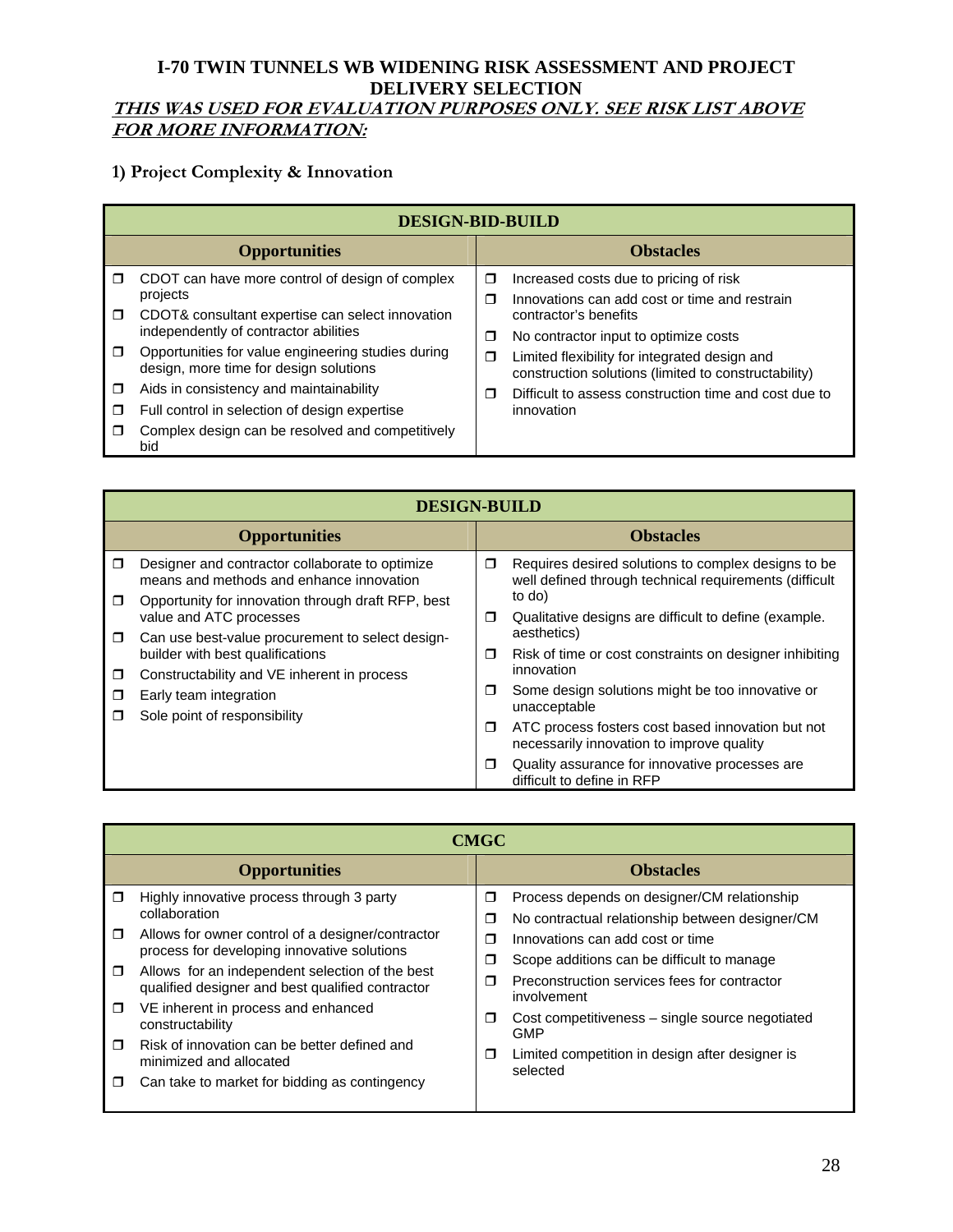# **2) Initial Risk Assessment**

Three sets of risk assessment checklists are provided to assist in an initial risk assessment relative to the selection of the delivery method:

- A. Typical CDOT Transportation Project Risks
- B. General Project Risks Checklist
- C. Opportunities/Obstacles Checklist (relative to each delivery method)

It is important to recognize that the initial risk assessment is to only ensure the selected delivery method can properly address the project risks. A more detailed level of risk assessment should be performed concurrently with the development of the procurement documents to ensure that project risks are properly allocated, managed, and minimized through the procurement and implementation of the project.

# **A. TYPICAL CDOT TRANSPORTATION PROJECT RISKS**

Following is a list of project risks that are frequently encountered on CDOT transportation projects and a discussion on how the risks are resolved through the different delivery methods.

**A.1: Site Conditions and Investigations** (How unknown site conditions are resolved)

## **DESIGN-BID-BUILD**

Site condition risks are generally best identified and mitigated during the design process prior to procurement to minimize the potential for change orders and claims when the schedule allows.

#### **DESIGN-BUILD**

Certain site condition responsibilities can be allocated to the design-builder provided they are well defined and associated third party approval processes are well defined. Caution should be used as unreasonable allocation of site condition risk will result in high contingencies during bidding. CDOT should perform site investigations in advance of procurement to define conditions and avoid duplication of effort by proposers. At a minimum CDOT should perform the following investigations:

1) Basic design surveys

2) Hazardous materials investigations to characterize the nature of soil and groundwater contamination

3) Geotechnical baseline report to allow design-builders to perform proposal design without extensive additional geotechnical investigations

## **CMGC**

CDOT, the designer, and the contractor can collectively assess site condition risks, identify the need to perform site investigations in order to reduce risks, and properly allocate risk prior to GMP.

# **A.2: Utilities**

#### **DESIGN-BID-BUILD**

Utility risks are best allocated to CDOT, and mostly addressed prior to procurement to minimize potential for claims when the schedule allows.

#### **DESIGN-BUILD**

Utilities responsibilities need to be clearly defined in contract requirements, and appropriately allocated to both design-builder and CDOT:

*Private utilities (major electrical, gas, communication transmission facilities*): Need to define coordination and schedule risks as they are difficult for design-builder to price. Best to have utilities agreements before procurement. Note – by state regulation private utilities have schedule liability in design-build projects, but they need to be made aware of their responsibilities.

*Public Utilities*: Design and construction risks can be allocated to the design-builder, if properly incorporated into the contract requirements.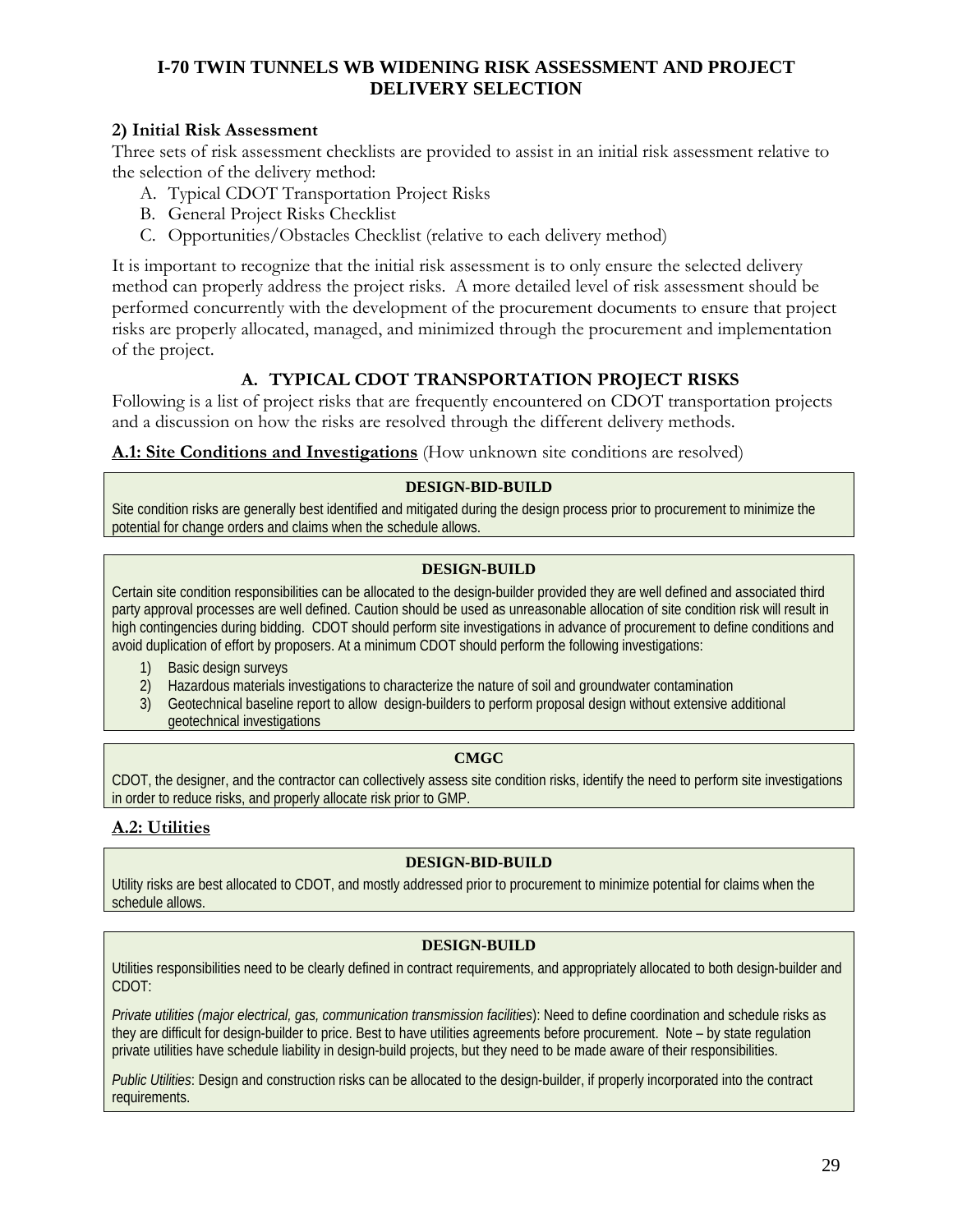#### **CMGC**

Can utilize a lower level of design prior to contracting and joint collaboration of CDOT, designer, and contractor in the further development of the design.

# **A.3: Railroads (if applicable)**

#### **DESIGN-BID-BUILD**

Railroad risks are best resolved prior to procurement and relocation designs included in the project requirements when the schedule allows.

#### **DESIGN-BUILD**

Railroad coordination and schedule risks should be well understood to be properly allocated and are often best assumed by CDOT. Railroad design risks can be allocated to the designer if well defined. Best to obtain an agreement with railroad defining responsibilities prior to procurement

#### **CMGC**

Railroad impacts and processes can be resolved collaboratively by CDOT, designer, and contractor. A lengthy resolution process can delay the GMP negotiations.

#### **A.4: Drainage/Water Quality Best Management Practices (construction and permanent)**

Both drainage and water quality often involve third party coordination that needs to be carefully assessed with regard to risk allocation. Water quality in particular is not currently well defined, complicating the development of technical requirements for projects.

Important questions to assess:

- 1) Do criteria exist for compatibility with third party offsite system (such as an OSP (Outfall System Plan))?
- 2) Is there an existing cross-drainage undersized by CDOT Criteria?
- 3) Can water quality requirements be precisely defined? Is right-of-way adequate?

#### **DESIGN-BID-BUILD**

Drainage and water quality risks are best designed prior to procurement to minimize potential for claims when the schedule allows.

#### **DESIGN-BUILD**

Generally, CDOT is in the best position to manage the risks associated with third party approvals regarding compatibility with offsite systems, and should pursue agreements to define requirements for the design-builder.

#### **CMGC**

CDOT, the designer, and the contractor can collectively assess drainage risks and coordination and approval requirements, and minimize and define requirements and allocate risks prior to GMP.

**A.5: Environmental**: Meeting environmental document commitments, (noise, 4(f) and historic, wetlands, endangered species, etc.)

#### **DESIGN-BID-BUILD**

Risk is best mitigated through design prior to procurement when the schedule allows.

#### **DESIGN-BUILD**

Certain environmental approvals and processes that can be fully defined can be allocated to the design-builder. Agreements or MOUs with approval agencies prior to procurement is best to minimize risks.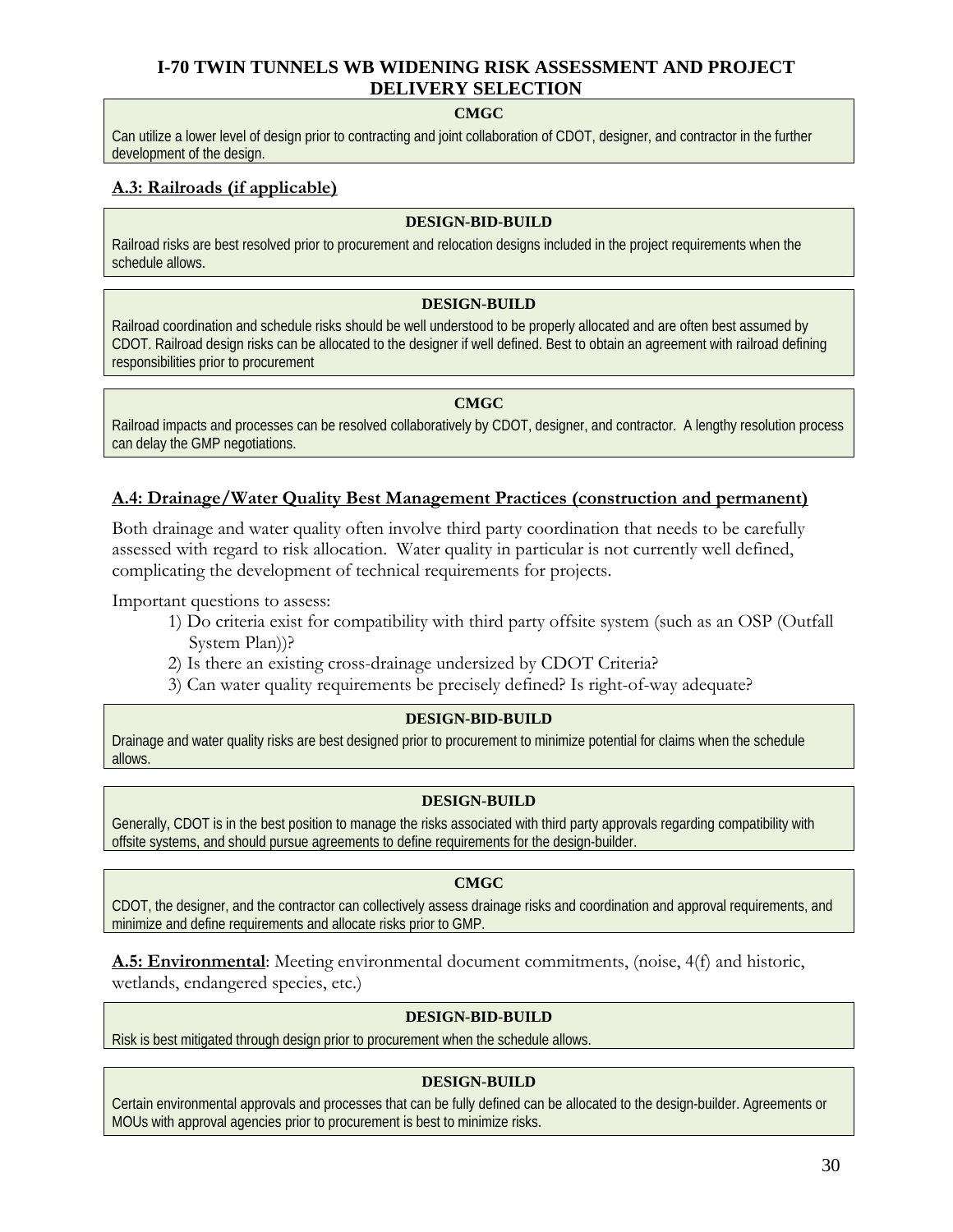#### **CMGC**

Environmental risks and responsibilities can be collectively identified, minimized, and allocated by CDOT, the designer, and the contractor prior to GMP

**A.6: Third Party Involvement:** Timeliness and impact of third party involvement (funding partners, adjacent municipalities, adjacent property owners, project stakeholders, FHWA, PUC)

#### **DESIGN-BID-BUILD**

Third party risk is best mitigated through design process prior to procurement to minimize potential for change orders and claims when the schedule allows.

#### **DESIGN-BUILD**

Third party approvals and processes that can be fully defined can be allocated to the design-builder. Agreements or MOUs with approval agencies prior to procurement is best to minimize risks.

**CMGC**  Third party approvals can be resolved collaboratively by CDOT, designer, and contractor.

## **3) Delivery Schedule**

|        | <b>DESIGN-BID-BUILD</b>                                                       |   |                                                                               |  |
|--------|-------------------------------------------------------------------------------|---|-------------------------------------------------------------------------------|--|
|        | <b>Opportunities</b>                                                          |   | <b>Obstacles</b>                                                              |  |
| $\Box$ | Schedule is more predictable and more manageable                              | σ | Requires time to perform a linear design-bid-<br>construction process         |  |
| ⊓<br>Π | Milestones can be easier to define<br>Projects can more easily be "shelved"   | □ | Design and construction schedules can be unrealistic                          |  |
| □      | Shortest procurement period                                                   |   | due to lack industry input                                                    |  |
| $\Box$ | Elements of design can be advanced prior to<br>permitting, construction, etc. | π | Errors in design lead to change orders and schedule<br>delays                 |  |
| $\Box$ | Time to communicate/discuss design with<br>stakeholders                       | □ | Low bid selection may lead to potential delays and<br>other adverse outcomes. |  |

|        | <b>DESIGN-BUILD</b>                                                                                |        |                                                                                                              |  |
|--------|----------------------------------------------------------------------------------------------------|--------|--------------------------------------------------------------------------------------------------------------|--|
|        | <b>Opportunities</b>                                                                               |        | <b>Obstacles</b>                                                                                             |  |
| $\Box$ | Potential to accelerate schedule through parallel<br>design-build process                          | σ      | Request for proposal development and procurement<br>can be lengthy                                           |  |
| $\Box$ | Shifting schedule risk to DB team                                                                  | $\Box$ | Undefined events or conditions found after                                                                   |  |
| $\Box$ | Encumbers construction funds more quickly                                                          |        | procurement, but during design can impact schedule                                                           |  |
| $\Box$ | Industry input into design and schedule                                                            |        | and cost                                                                                                     |  |
| $\Box$ | Fewer chances for disputes between agency and<br>design-builders                                   | $\Box$ | Time required to define technical requirements and<br>expectations through RFP development can be<br>lengthy |  |
| $\Box$ | More efficient procurement of long-lead items                                                      | $\Box$ | Time required to gain acceptance of quality program                                                          |  |
| $\Box$ | Ability to start construction before entire design,<br>ROW, etc. is complete (i.e., phased design) | Π      | Requires agency and stakeholder commitments to an<br>expeditious review of design                            |  |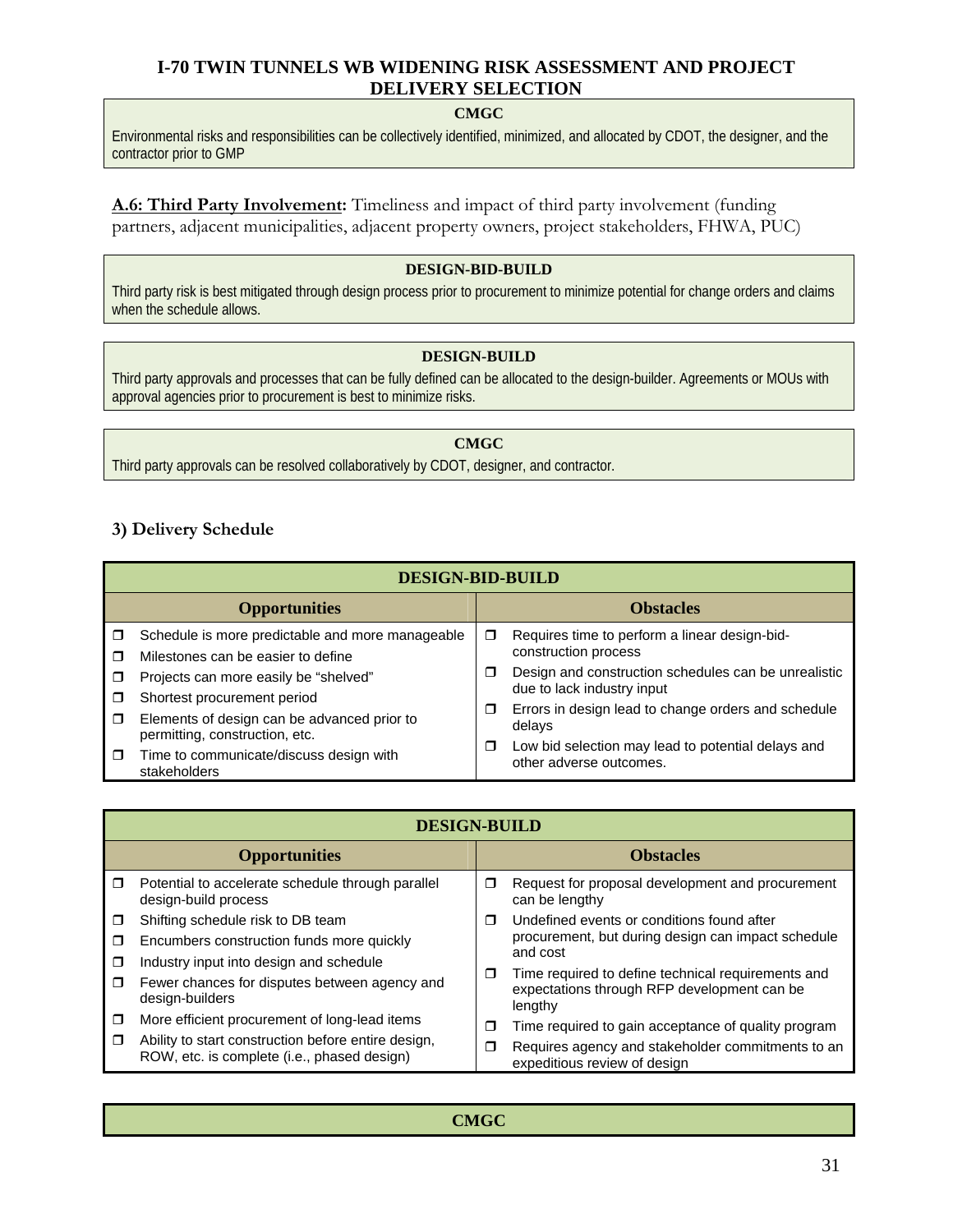|        | DELIVENT BELECTION                                                                                 |   |                                                                       |  |
|--------|----------------------------------------------------------------------------------------------------|---|-----------------------------------------------------------------------|--|
|        | <b>Opportunities</b>                                                                               |   | <b>Obstacles</b>                                                      |  |
| $\Box$ | Ability to start construction before entire design,<br>ROW, etc. is complete (i.e., phased design) | ◘ | Potential for not reaching GMP and substantially<br>delaying schedule |  |
| $\Box$ | More efficient procurement of long-lead items                                                      | П | GMP negotiation can delay the schedule                                |  |
| $\Box$ | Early identification and resolution of design and                                                  | □ | Schedule-driven goals may drive up cost                               |  |
|        | construction issues (e.g., utility, ROW, and<br>earthwork)                                         | Ш | Designer-contractor-agency disagreements can add<br>delays            |  |
| $\Box$ | Can provide a shorter procurement schedule than<br>DB                                              | □ | Strong agency management is required to control<br>schedule           |  |
| $\Box$ | Team involvement for schedule optimization                                                         |   |                                                                       |  |
| $\Box$ | Continuous constructability review and VE                                                          |   |                                                                       |  |
| $\Box$ | Maintenance of Traffic improves with contractor<br>inputs                                          |   |                                                                       |  |

# **4) Cost**

|        | <b>DESIGN-BID-BUILD</b>                                                                                                             |        |                                                                                                                              |  |
|--------|-------------------------------------------------------------------------------------------------------------------------------------|--------|------------------------------------------------------------------------------------------------------------------------------|--|
|        | <b>Opportunities</b>                                                                                                                |        | <b>Obstacles</b>                                                                                                             |  |
|        | Competitive bidding provides a low cost construction<br>to a fully defined scope of work<br>Increase certainty about cost estimates | σ<br>□ | Cost accuracy is limited until design is completed<br>Construction costs are not locked in until design is<br>100% complete. |  |
| $\Box$ | Construction costs are contractually set before<br>construction begins                                                              | ⊓      | Cost reductions due to contractor innovation and<br>constructability is difficult to obtain                                  |  |
|        |                                                                                                                                     |        | More potential of cost change orders due to owner<br>design responsibility                                                   |  |

|   | <b>DESIGN-BUILD</b>                                                                             |   |                                                                                                        |  |  |
|---|-------------------------------------------------------------------------------------------------|---|--------------------------------------------------------------------------------------------------------|--|--|
|   | <b>Opportunities</b>                                                                            |   | <b>Obstacles</b>                                                                                       |  |  |
|   | Contractor input into design should moderate cost                                               |   |                                                                                                        |  |  |
| □ | Design-builder collaboration and ATCs can provide<br>a cost-efficient response to project goals | ◘ | Risks related to design-build, lump sum cost without<br>100% design complete, can compromise financial |  |  |
| □ | Costs are contractually set early in design process<br>with design-build proposal               |   |                                                                                                        |  |  |
| □ | Allows a variable scope bid to match a fixed budget                                             |   |                                                                                                        |  |  |
|   | Potential lower average cost growth                                                             |   |                                                                                                        |  |  |

|        | <b>CMGC</b>                                                                                           |   |                                                                                                            |  |  |
|--------|-------------------------------------------------------------------------------------------------------|---|------------------------------------------------------------------------------------------------------------|--|--|
|        | <b>Opportunities</b>                                                                                  |   | <b>Obstacles</b>                                                                                           |  |  |
| $\Box$ | Owner/designer/contractor collaboration to reduce<br>project risk can result in lowest project costs. | □ | Non-competitive negotiated GMP introduces price<br>risk                                                    |  |  |
| $\Box$ | Early contractor involvement can result in cost<br>savings through VE and constructability            | ⊓ | Difficulty in GMP negotiation introduces some risk<br>that GMP will not be successfully executed requiring |  |  |
| $\Box$ | Cost will be known earlier when compared to DBB                                                       |   | aborting the CMGC process.                                                                                 |  |  |
| $\Box$ | Integrated design/construction process can provide<br>a cost efficient strategies to project goals    | □ | Paying for contractors involvement in the design<br>phase may increase total cost                          |  |  |
| ⊓      | Can provide a cost efficient response to the project<br>goals                                         |   |                                                                                                            |  |  |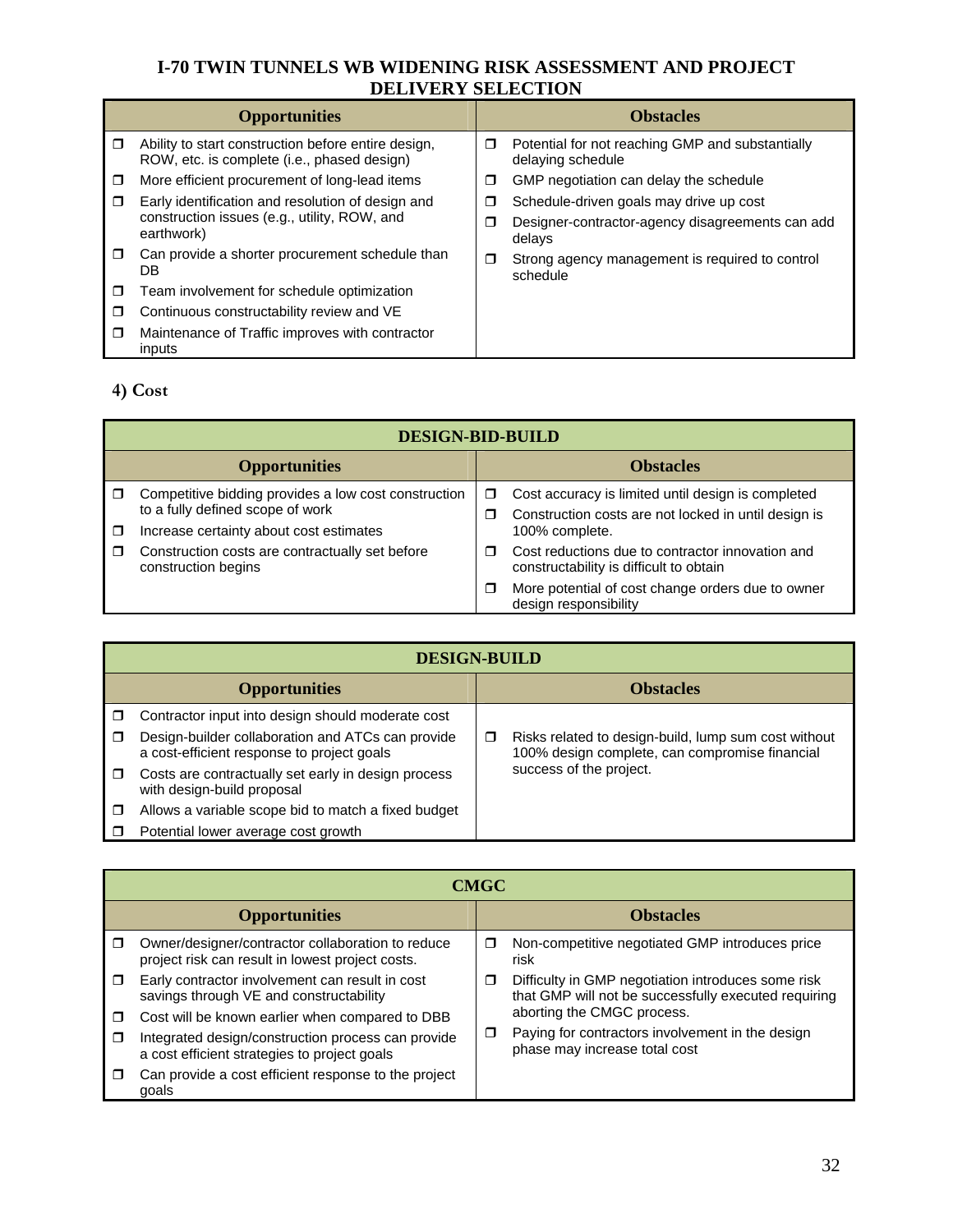# **5) Level of Design**

| <b>DESIGN-BID-BUILD</b> |                                                                                                                                                                                                                                                                                                                                     |             |                                                                                                                                                                                                                                                                                |
|-------------------------|-------------------------------------------------------------------------------------------------------------------------------------------------------------------------------------------------------------------------------------------------------------------------------------------------------------------------------------|-------------|--------------------------------------------------------------------------------------------------------------------------------------------------------------------------------------------------------------------------------------------------------------------------------|
|                         | <b>Opportunities</b>                                                                                                                                                                                                                                                                                                                |             | <b>Obstacles</b>                                                                                                                                                                                                                                                               |
| □<br>□<br>П             | 100% design by owner<br>Agency has complete control over the design (can<br>be beneficial when there is one specific solution for<br>a project)<br>Project/scope can be developed through design<br>The scope of the project is well defined through<br>complete plans and contract documents<br>Well-known process to the industry | □<br>σ<br>σ | Owner design errors can result in a higher number of<br>change orders, claims, etc.<br>Minimizes competitive innovation opportunities<br>Can reduce the level of constructability since the<br>contractor is not bought into the project until after the<br>design is complete |

|        | <b>DESIGN-BUILD</b>                                                                                     |        |                                                                                                               |  |  |
|--------|---------------------------------------------------------------------------------------------------------|--------|---------------------------------------------------------------------------------------------------------------|--|--|
|        | <b>Opportunities</b>                                                                                    |        | <b>Obstacles</b>                                                                                              |  |  |
| $\Box$ | Design advanced by the owner to level necessary to<br>precisely define the contract requirements and    | $\Box$ | Must have very clear definitions and requirements in<br>the RFP because it is the basis for the contract      |  |  |
| $\Box$ | properly allocate risk<br>Does not require much design to be completed                                  | $\Box$ | If design is too far advanced it will limit the<br>advantages of design-build                                 |  |  |
|        | before awarding project to the design-builder<br>(between $\sim$ 10% - 30% complete)                    | □      | Potential for lacking or missing scope definition if<br>RFP not carefully developed                           |  |  |
| $\Box$ | Contractor involvement in early design, which<br>improves constructability                              | □      | Over utilizing performance specifications to enhance<br>innovation can risk quality through reduced technical |  |  |
| $\Box$ | Plans do not have to be as detailed because the                                                         |        | requirements                                                                                                  |  |  |
|        | design-builder is bought into the project early in the<br>process and will accept design responsibility | □      | Less agency control over the design                                                                           |  |  |
|        |                                                                                                         | □      | Can create project less standardized designs across<br>agency as a whole                                      |  |  |

|                       | <b>CMGC</b>                                                                                                                                                                                                                                                                                                                                                                     |             |                                                                                                                                                                                                                                          |  |  |
|-----------------------|---------------------------------------------------------------------------------------------------------------------------------------------------------------------------------------------------------------------------------------------------------------------------------------------------------------------------------------------------------------------------------|-------------|------------------------------------------------------------------------------------------------------------------------------------------------------------------------------------------------------------------------------------------|--|--|
|                       | <b>Opportunities</b>                                                                                                                                                                                                                                                                                                                                                            |             | <b>Obstacles</b>                                                                                                                                                                                                                         |  |  |
| ◘<br>□<br>$\Box$<br>⊓ | Can utilize a lower level of design prior to selecting a<br>contractor then collaboratively advance design with<br>owner, designer and contractor<br>Contractor involvement in early design improves<br>constructability<br>CDOT controls design<br>Design can be used for DBB if the price is not<br>successfully negotiated.<br>Design can be responsive to risk minimization | □<br>σ<br>Ω | Teaming and communicating concerning design can<br>cause disputes<br>Three party process can slow progression of design<br>If design is too far advanced it will limit the<br>advantages of CMGC or could require design<br>backtracking |  |  |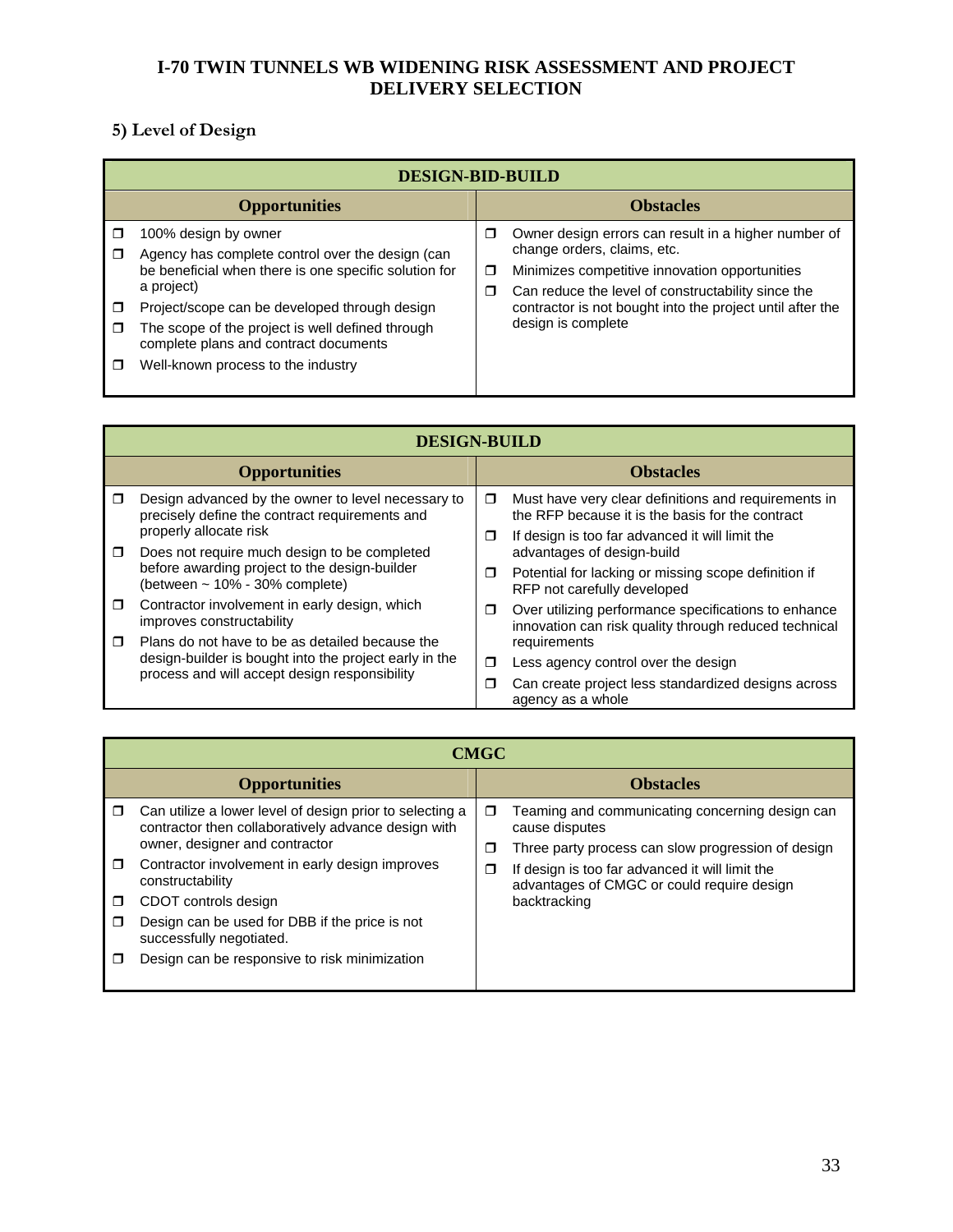# **B. GENERAL PROJECT RICK CHECKLIST (items to consider when assessing risk)**

| <b>Environmental Risks</b>       |                                                                                                                                                                                                                                                                                                                                                |                                           | <b>External Risks</b>                                                                                                                                                                                                                                                                                                                                                                      |  |  |
|----------------------------------|------------------------------------------------------------------------------------------------------------------------------------------------------------------------------------------------------------------------------------------------------------------------------------------------------------------------------------------------|-------------------------------------------|--------------------------------------------------------------------------------------------------------------------------------------------------------------------------------------------------------------------------------------------------------------------------------------------------------------------------------------------------------------------------------------------|--|--|
| ◻<br>σ.<br>⊓<br>□<br>□<br>□<br>◻ | Delay in review of environmental documentation<br>Challenge in appropriate environmental<br>documentation<br>Defined and non-defined hazardous waste<br>Environmental regulation changes<br>Environmental impact statement (EIS) required<br>NEPA/ 404 Merger Process required<br>Environmental analysis on new alignments required            | ◘<br>$\Box$<br>◘<br>σ<br>◘<br>σ           | Stakeholders request late changes<br>Influential stakeholders request additional needs to<br>serve their own commercial purposes<br>Local communities pose objections<br>Community relations<br>Conformance with regulations/guidelines/ design<br>criteria<br>Intergovernmental agreements and jurisdiction                                                                               |  |  |
|                                  | <b>Third-Party Risks</b>                                                                                                                                                                                                                                                                                                                       |                                           | <b>Geotechnical and Hazmat Risks</b>                                                                                                                                                                                                                                                                                                                                                       |  |  |
| ◘<br>□<br>σ.<br>σ<br>□<br>□<br>◻ | Unforeseen delays due to utility owner and third-<br>party<br>Encounter unexpected utilities during construction<br>Cost sharing with utilities not as planned<br>Utility integration with project not as planned<br>Third-party delays during construction<br>Coordination with other projects<br>Coordination with other government agencies | σ<br>σ<br>σ<br>σ<br>$\Box$<br>σ           | Unexpected geotechnical issues<br>Surveys late and/or in error<br>Hazardous waste site analysis incomplete or in error<br>Inadequate geotechnical investigations<br>Adverse groundwater conditions<br>Other general geotechnical risks                                                                                                                                                     |  |  |
|                                  | <b>Right-of-Way/ Real Estate Risks</b>                                                                                                                                                                                                                                                                                                         |                                           | <b>Design Risks</b>                                                                                                                                                                                                                                                                                                                                                                        |  |  |
| σ<br>σ.<br>◻<br>□<br>◻<br>□<br>◘ | Railroad involvement<br>Objections to ROW appraisal take more time and/or<br>money<br>Excessive relocation or demolition<br>Acquisition ROW problems<br>Difficult or additional condemnation<br>Accelerating pace of development in project corridor<br>Additional ROW purchase due to alignment change                                        | σ<br>◘<br>$\Box$<br>◘<br>◘<br>□<br>$\Box$ | Design is incomplete/ Design exceptions<br>Scope definition is poor or incomplete<br>Project purpose and need are poorly defined<br>Communication breakdown with project team<br>Pressure to delivery project on an accelerated<br>schedule<br>Constructability of design issues<br>Project complexity (scope, schedule, objectives, cost,<br>and deliverables are not clearly understood) |  |  |
|                                  |                                                                                                                                                                                                                                                                                                                                                |                                           |                                                                                                                                                                                                                                                                                                                                                                                            |  |  |
|                                  | <b>Organizational Risks</b>                                                                                                                                                                                                                                                                                                                    |                                           | <b>Construction Risks</b>                                                                                                                                                                                                                                                                                                                                                                  |  |  |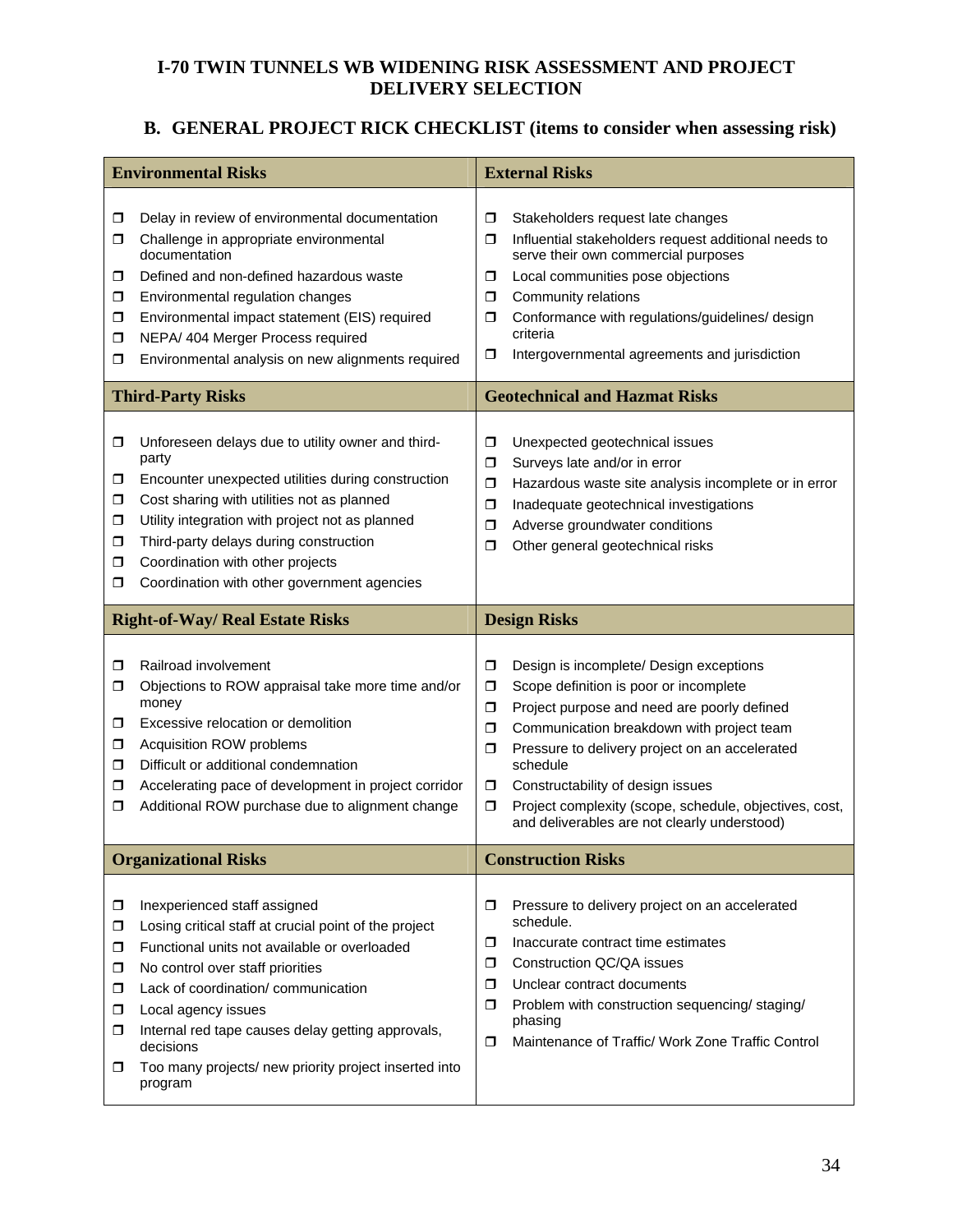# **C. OPPORTUNITIES/OBSTACLES CHECKLIST (relative to each delivery method)**

|        | <b>DESIGN-BID-BUILD</b>                                                   |   |                                                                                                        |  |  |
|--------|---------------------------------------------------------------------------|---|--------------------------------------------------------------------------------------------------------|--|--|
|        | <b>Opportunities</b>                                                      |   | <b>Obstacles</b>                                                                                       |  |  |
| $\Box$ | Risks managed separately through design, bid, build<br>is expected easier | ◘ | Owner accepts risks associated with project<br>complexity (the inability of designer to be all-knowing |  |  |
| $\Box$ | Risk allocation is most widely understood/used                            |   | about construction) and project unknowns                                                               |  |  |
| $\Box$ | Opportunity to avoid or mitigate risk through                             | Ω | Low-bid related risks                                                                                  |  |  |
|        | complete design                                                           | σ | Potential for misplaced risk through prescriptive                                                      |  |  |
| $\Box$ | Risks related to environmental, railroads, and third                      |   | specifications                                                                                         |  |  |
|        | party involvement are best resolved prior to                              | ⊓ | Innovative risk allocation is difficult to obtain                                                      |  |  |
|        | procurement                                                               | σ | Limited industry input in contract risk allocation                                                     |  |  |
| $\Box$ | Utilities and ROW best allocated to CDOT and                              | σ | Change order risks can be greater                                                                      |  |  |
|        | mostly addressed prior to procurement to minimize<br>potential for claim  | ◘ | Contractor may avoid risks                                                                             |  |  |
|        | Project can be shelved while resolving risks                              |   |                                                                                                        |  |  |

|        | <b>DESIGN-BUILD</b>                                                                             |        |                                                                                                            |  |  |
|--------|-------------------------------------------------------------------------------------------------|--------|------------------------------------------------------------------------------------------------------------|--|--|
|        | <b>Opportunities</b>                                                                            |        | <b>Obstacles</b>                                                                                           |  |  |
| $\Box$ | Performance specifications can allow for alternative<br>risk allocations to the design builder  | σ      | Need a detailed project scope, description etc., for<br>the RFP to get accurate/comprehensive responses to |  |  |
| $\Box$ | Risk-reward structure can be better defined                                                     | ⊓      | the RFP (Increased RFP costs may limit bidders)                                                            |  |  |
| $\Box$ | Innovative opportunities to allocate risks to different                                         |        | Limited time to resolve risks                                                                              |  |  |
|        | parties (e.g., schedule, means and methods,<br>phasing)                                         | Ω      | Additional risks allocated to designers for errors and<br>omissions, claims for change orders              |  |  |
| $\Box$ | Opportunity for industry review of risk allocation<br>(draft RFP, ATC processes)                | $\Box$ | Unknowns and associated risks need to be carefully<br>allocated through a well-defined scope and contract  |  |  |
| $\Box$ | Avoid low-bid risk in procurement                                                               | □      | Risks associated with agreements when design is not                                                        |  |  |
| $\Box$ | Contractor will help identify risks related to                                                  |        | completed                                                                                                  |  |  |
|        | environmental, railroads, ROW, and utilities                                                    | □      | Poorly defined risks are expensive                                                                         |  |  |
| $\Box$ | Designers and contractors can work toward<br>innovative solutions to, or avoidance of, unknowns | □      | Contractor may avoid risks or drive consultant to<br>decrease cost at risk to quality                      |  |  |

|                  | <b>CMGC</b>                                                                                                                                             |                  |                                                                                                                                   |  |  |
|------------------|---------------------------------------------------------------------------------------------------------------------------------------------------------|------------------|-----------------------------------------------------------------------------------------------------------------------------------|--|--|
|                  | <b>Opportunities</b>                                                                                                                                    |                  | <b>Obstacles</b>                                                                                                                  |  |  |
| $\Box$<br>$\Box$ | Contractor can have a better understanding of the<br>unknown conditions as design progresses<br>Innovative opportunities to allocate risks to different | σ<br>σ           | Lack of motivation to manage small quantity costs<br>Increase costs for non-proposal items                                        |  |  |
|                  | parties (e.g., schedule, means and methods,<br>phasing)                                                                                                 | $\Box$<br>$\Box$ | Disagreement among Designer-Contractor-Owner<br>can put the process at risk<br>If GMP cannot be reached, additional low-bid risks |  |  |
| $\Box$           | Opportunities to manage costs risks through CMGC<br>involvement                                                                                         | σ                | appear<br>Limited to risk capabilities of CMGC                                                                                    |  |  |
| $\Box$<br>$\Box$ | Contractor will help identify and manage risk<br>Agency still has considerable involvement with third<br>parties to deal with risks                     | σ                | Designer-contractor-agency disagreements can add<br>delays                                                                        |  |  |
| $\Box$           | Avoids low-bid risk in procurement                                                                                                                      | σ                | Strong agency management is required to<br>negotiate/optimize risks                                                               |  |  |
| $\Box$           | More flexibility and innovation available to deal with<br>unknowns early in design process                                                              | σ                | Discovery of unknown conditions can drive up GMP,<br>which can be compounded in phased construction                               |  |  |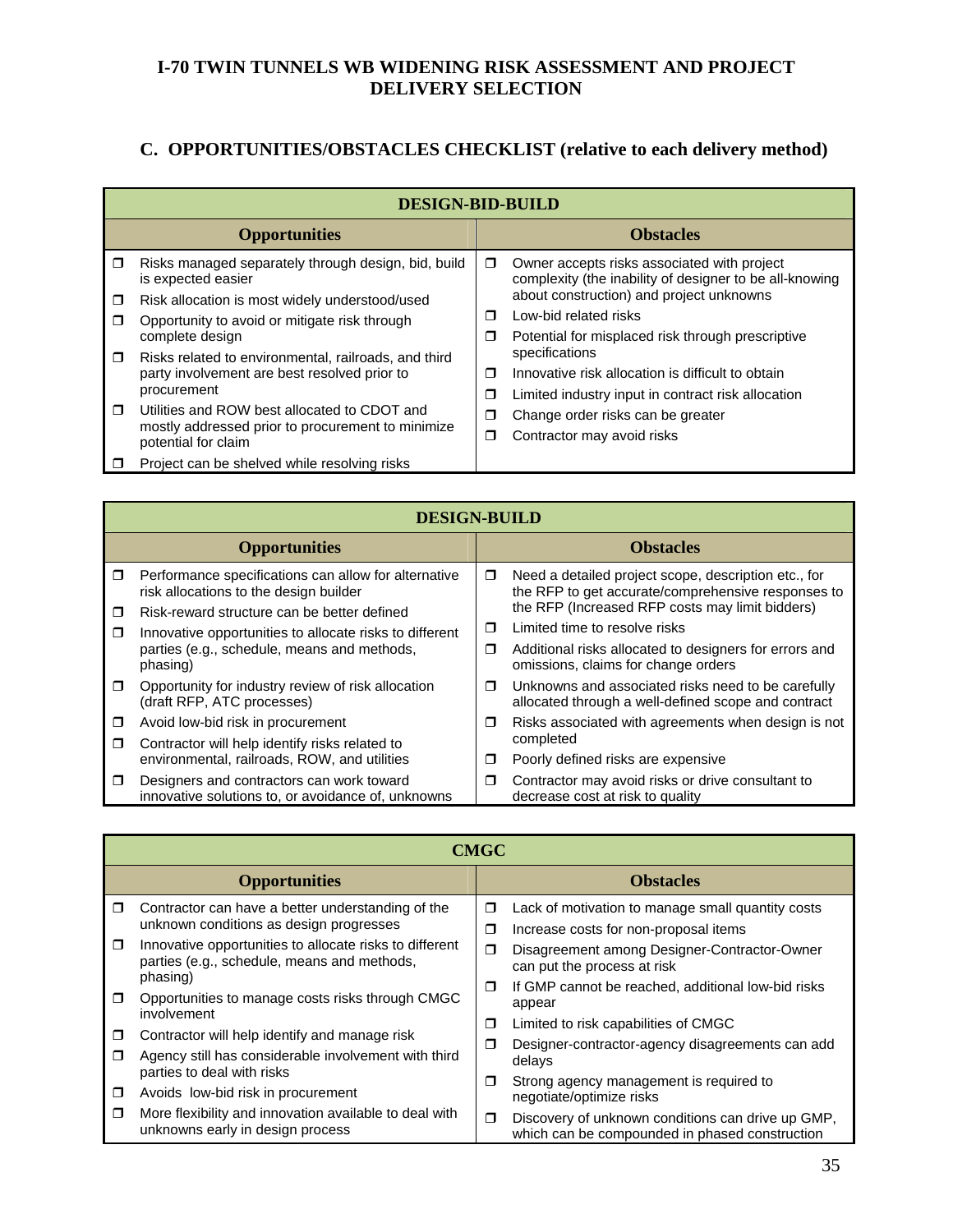# **6) Staff Experience/Availability**

|                      | <b>DESIGN-BID-BUILD</b>                                                             |   |                                                                        |  |  |
|----------------------|-------------------------------------------------------------------------------------|---|------------------------------------------------------------------------|--|--|
| <b>Opportunities</b> |                                                                                     |   | <b>Obstacles</b>                                                       |  |  |
|                      | Agency and consultants have high level of<br>experience with the traditional system | □ | Can require a high level of agency staffing of<br>technical resources  |  |  |
|                      | Designers can be more interchangeable between<br>projects                           | □ | Staff's responsibilities are spread out over a longer<br>design period |  |  |
|                      |                                                                                     | □ | Can require staff to have full breadth of technical<br>expertise       |  |  |

|                      | <b>DESIGN-BUILD</b>                                               |                  |                                                                                                                                            |  |
|----------------------|-------------------------------------------------------------------|------------------|--------------------------------------------------------------------------------------------------------------------------------------------|--|
| <b>Opportunities</b> |                                                                   | <b>Obstacles</b> |                                                                                                                                            |  |
|                      | Less agency staff required due to the sole source<br>nature of DB | □                | Limitation of availability of staff with skills, knowledge<br>and personality to manage DB projects                                        |  |
|                      | Opportunity to grow agency staff by learning a new<br>process     | □                | Existing staff may need additional training to address<br>their changing roles                                                             |  |
|                      |                                                                   | π                | Need to "mass" agency management and technical<br>resources at critical points in process (i.e., RFP<br>development, design reviews, etc.) |  |

|                      | <b>CMGC</b>                                                                                         |        |                                                                                                       |  |  |
|----------------------|-----------------------------------------------------------------------------------------------------|--------|-------------------------------------------------------------------------------------------------------|--|--|
| <b>Opportunities</b> |                                                                                                     |        | <b>Obstacles</b>                                                                                      |  |  |
|                      | Agency can improve efficiencies by having more<br>project managers on staff rather than specialized | □      | Strong committed owner project management is<br>important to success                                  |  |  |
| □                    | experts<br>Smaller number of technical staff required through<br>use of consultant designer         | □      | Limitation of availability of staff with skills, knowledge<br>and personality to manage CMGC projects |  |  |
|                      |                                                                                                     | $\Box$ | Existing staff may need additional training to address<br>their changing roles                        |  |  |
|                      |                                                                                                     |        | Agency must learn how to negotiate GMP projects                                                       |  |  |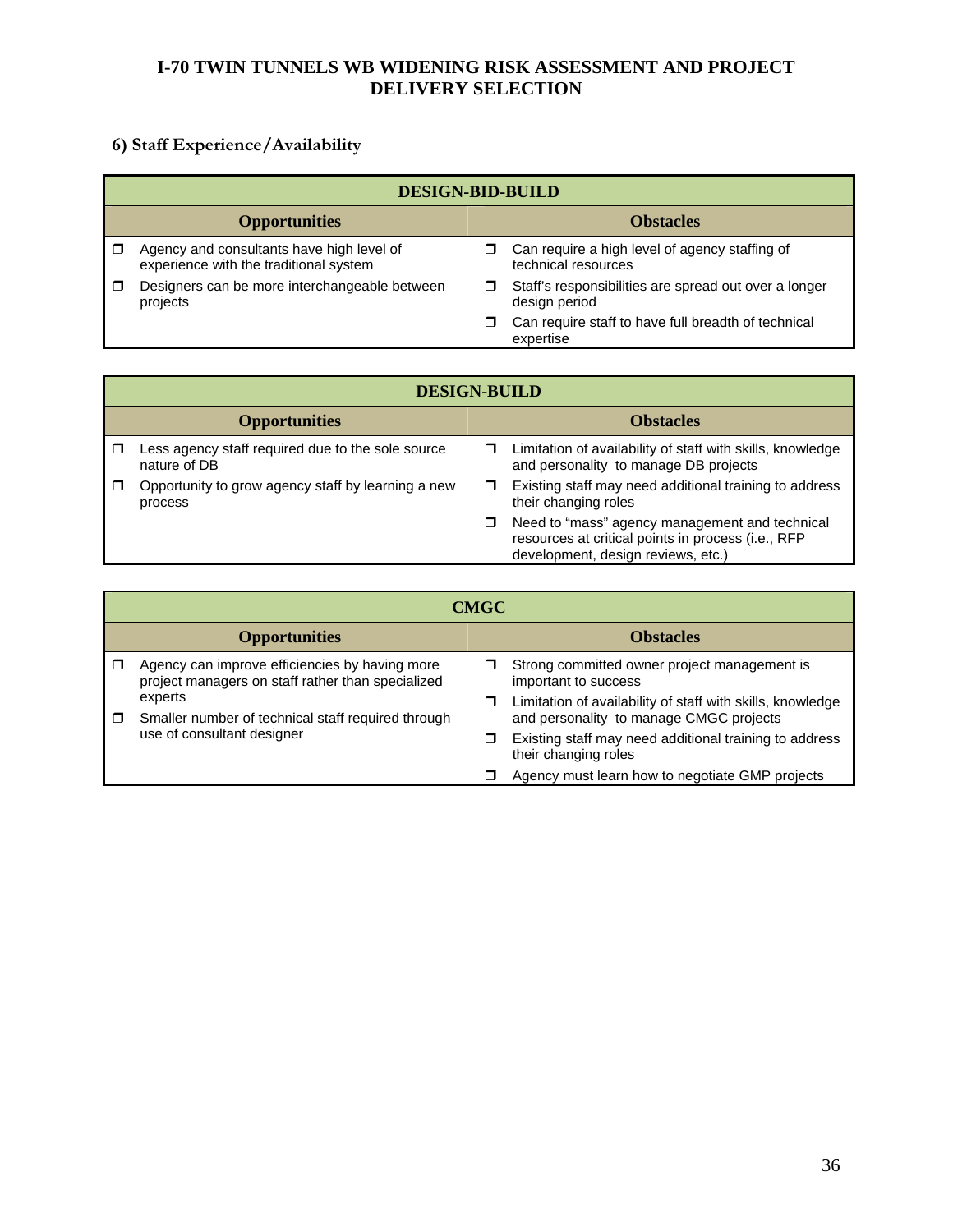# **7) Level of Oversight and Control**

|        | <b>DESIGN-BID-BUILD</b>                                                                      |        |                                                                                          |  |  |
|--------|----------------------------------------------------------------------------------------------|--------|------------------------------------------------------------------------------------------|--|--|
|        | <b>Opportunities</b>                                                                         |        | <b>Obstacles</b>                                                                         |  |  |
| $\Box$ | Full owner control over a linear design and<br>construction process                          | □<br>□ | Requires a high-level of oversight<br>Increased likelihood of claims due to owner design |  |  |
| П      | Oversight roles are well understood                                                          |        | responsibility                                                                           |  |  |
| $\Box$ | Contract documents are typically completed in a<br>single package before construction begins | □      | Limited control over an integrated design/construction<br>process                        |  |  |
| $\Box$ | Multiple checking points through three linear phases:<br>design-bid-build                    |        |                                                                                          |  |  |
|        | Maximum control over design                                                                  |        |                                                                                          |  |  |

|                      | <b>DESIGN-BUILD</b>                                                                                                       |                  |                                                                                                     |  |  |  |
|----------------------|---------------------------------------------------------------------------------------------------------------------------|------------------|-----------------------------------------------------------------------------------------------------|--|--|--|
| <b>Opportunities</b> |                                                                                                                           | <b>Obstacles</b> |                                                                                                     |  |  |  |
|                      | A single entity responsibility during project design<br>and construction                                                  | □<br>□           | Can require high level of design oversight<br>Can require high level of quality assurance oversight |  |  |  |
| $\Box$<br>$\Box$     | Continuous execution of design and build<br>Getting input from construction to enhance<br>constructability and innovation | □<br>⊓<br>□      | Limitation on staff with DB oversight experience<br>Less owner control over design                  |  |  |  |
| $\Box$               | Overall project planning and scheduling is<br>established by one entity                                                   |                  | Control over design relies on proper development of<br>technical requirements                       |  |  |  |

|                      | <b>CMGC</b>                                                                   |                  |                                                                  |  |
|----------------------|-------------------------------------------------------------------------------|------------------|------------------------------------------------------------------|--|
| <b>Opportunities</b> |                                                                               | <b>Obstacles</b> |                                                                  |  |
|                      | Preconstruction services are provided by the<br>construction manager          |                  | Agency must have experienced staff to oversee the<br><b>CMGC</b> |  |
|                      | Getting input from construction to enhance<br>constructability and innovation | $\Box$           | Higher level of cost oversight required                          |  |
|                      | Provides owner control over an integrated<br>design/construction process      |                  |                                                                  |  |